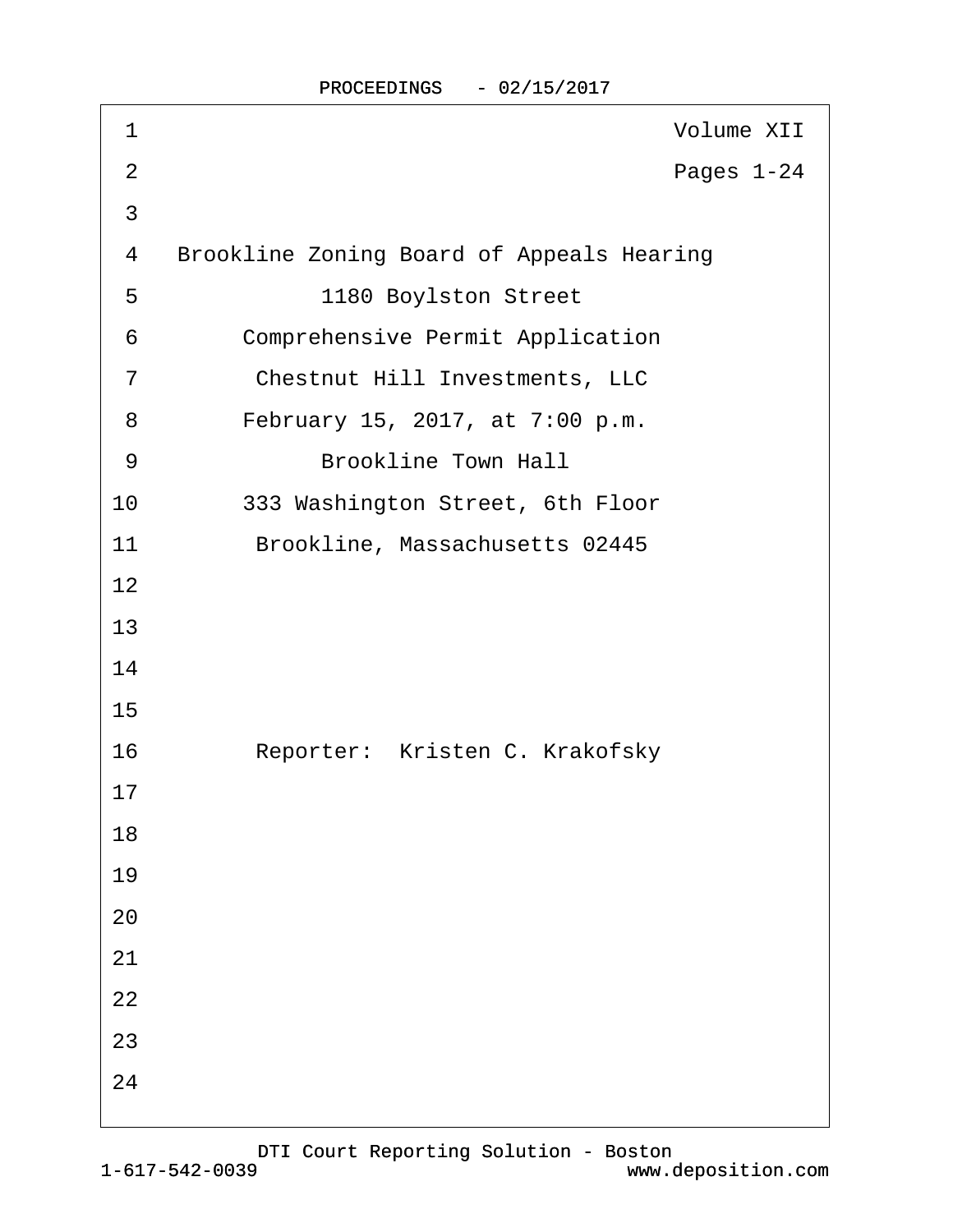| <b>APPEARANCES</b><br>1                               |
|-------------------------------------------------------|
| 2 Board Members:                                      |
| 3 Johanna Schneider, Chair                            |
| 4 Jonathan Book                                       |
| 5 Mark Zuroff                                         |
| 6                                                     |
| 7 Town Staff:                                         |
| 8 Alison Steinfeld, Planning Director                 |
| 9 Maria Morelli, Senior Planner                       |
| 10                                                    |
| 11 Applicant:                                         |
| 12 Rachna Balakrishna, Chestnut Hill Investments, LLC |
| 13 Geoff Engler, Vice President, SEB, LLC             |
| 14 Haril A. Pandya, AIA LEED AP, Principal,           |
| 15 CBT Architects                                     |
| 16                                                    |
| 17                                                    |
| 18                                                    |
| 19                                                    |
| 20                                                    |
| 21                                                    |
| 22                                                    |
| 23                                                    |
| 24                                                    |
|                                                       |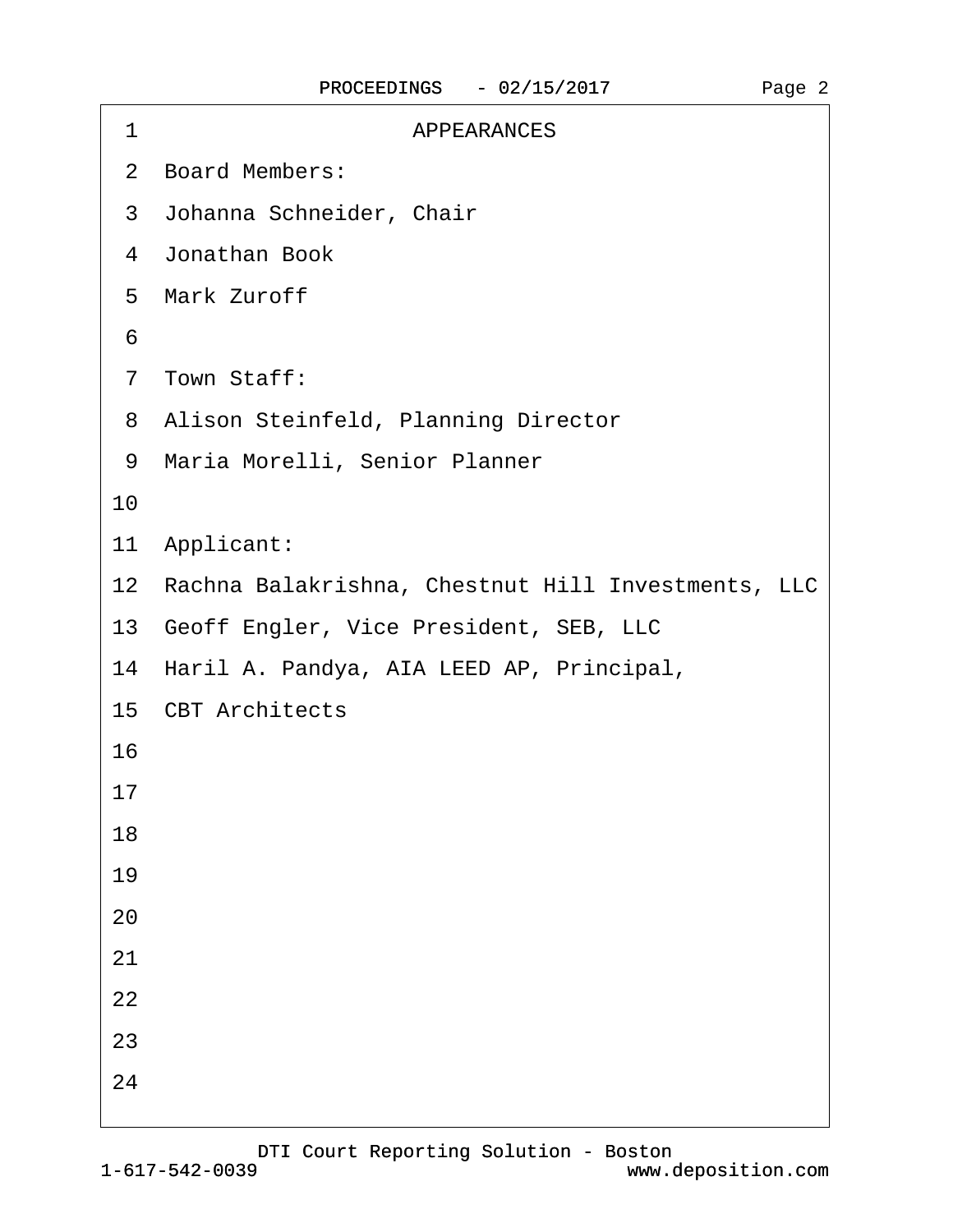| PROCEEDINGS:<br>1                                       |
|---------------------------------------------------------|
| 2<br>7:07 p.m.                                          |
| 3<br>MS. SCHNEIDER: We're going to get started          |
| 4 so that we can get out of here at a reasonable time.  |
| 5 We don't have very much to cover.                     |
| 6<br>So we are opening tonight's hearing on             |
| 7 1180 Boylston Street, the comprehensive permit        |
| 8 application, 40B project. Unless I'm mistaken, we     |
| 9 have one item on the agenda tonight.                  |
| 10<br>Maria, before we start with that, do you          |
| 11 have any staff updates that you'd like to share with |
| 12 us?                                                  |
| 13<br>MS. MORELLI: Sure. At the last hearing            |
| 14 you had requested that the applicant reach out to    |
|                                                         |
| 15 the abutters on Boylston Street just to initiate a   |
| 16 conversation of that civil matter concerning         |
| 17 drop-off privileges, and I did get an update from    |
| 18 Rachna Balakrishna. I'm not sure if Rachna wants to  |
| 19 speak, and also the abutters.                        |
| But the general gist is that you understand<br>20       |
| that the abutters have -- they want temporary<br>21     |
| 22 drop-off privileges. They don't want overnight or    |
| 23 permanent parking privileges. They just want to be   |

<span id="page-2-0"></span> $\Gamma$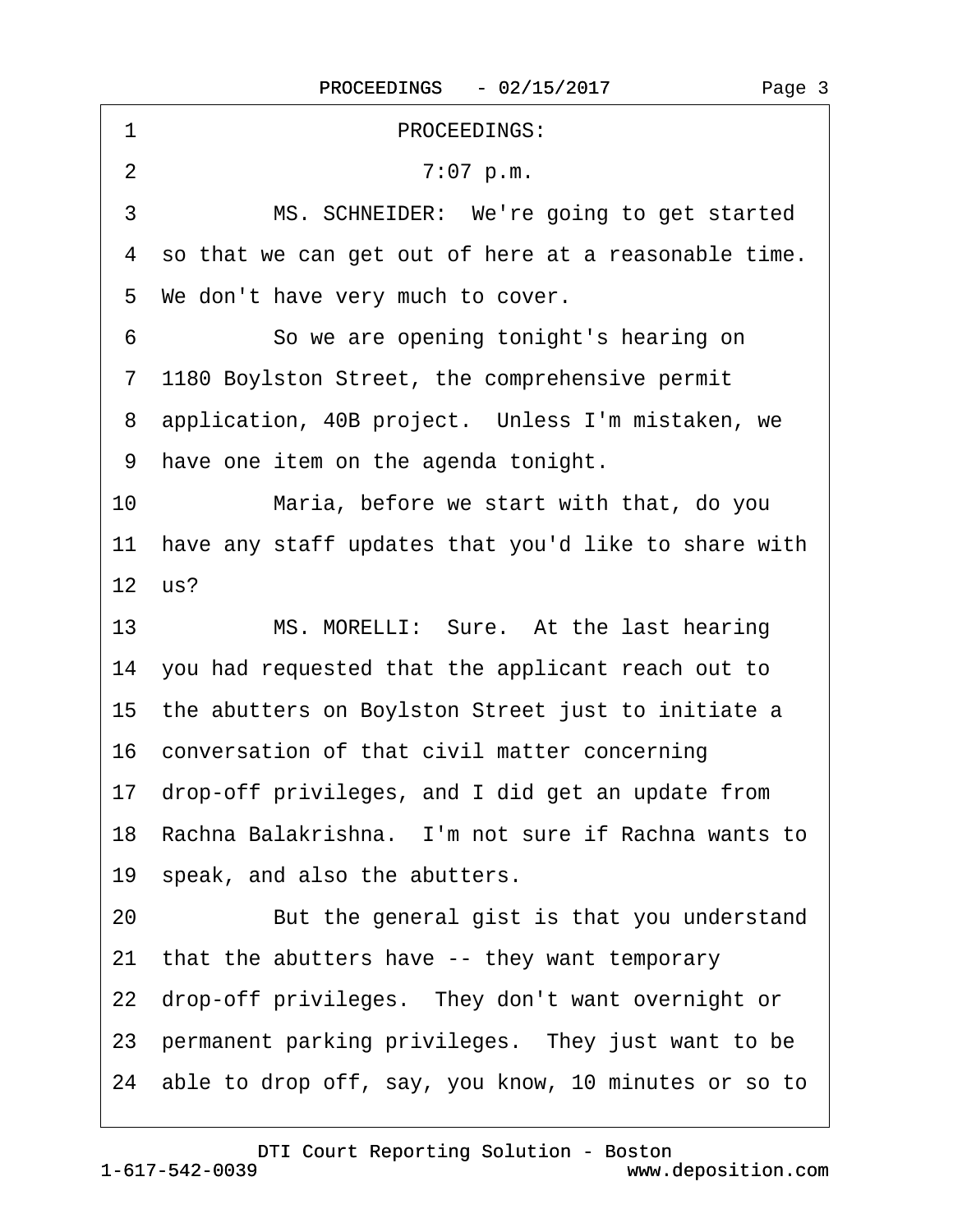<span id="page-3-0"></span>

| 1 drop off groceries or a child or elderly parents.     |  |
|---------------------------------------------------------|--|
| And the situation with the applicant is<br>2            |  |
| 3 that their sort of order of business is to ensure     |  |
| 4 that there's no queuing onto Route 9. So Rachna's     |  |
| 5 response was that, I quote, I told them that we can   |  |
| 6 try to figure out something once the building's done  |  |
| 7 and the garage is in operation, but at this point we  |  |
| 8 don't know what the level of activity in the garage   |  |
| 9 will be, and we have to manage queuing. Overall, it   |  |
| 10 was a good meeting, and the abutters understood the  |  |
| 11 situation on the parking.                            |  |
| 12<br>So my understanding is that this will             |  |
| 13 continue, but we really need to see an actual        |  |
| 14 situation to better understand what can be           |  |
| 15 accommodated.                                        |  |
| 16<br>MS. SCHNEIDER: Anybody have any questions         |  |
| 17 about that?                                          |  |
| MR. ZUROFF: No. I would interpret that as<br>18         |  |
| 19 saying the developer is willing to work something    |  |
| 20 out, if possible.                                    |  |
| MS. MORELLI: Yes.<br>21                                 |  |
| MS. SCHNEIDER: I want to thank the<br>22                |  |
| 23 developer for getting together with the neighbors so |  |
|                                                         |  |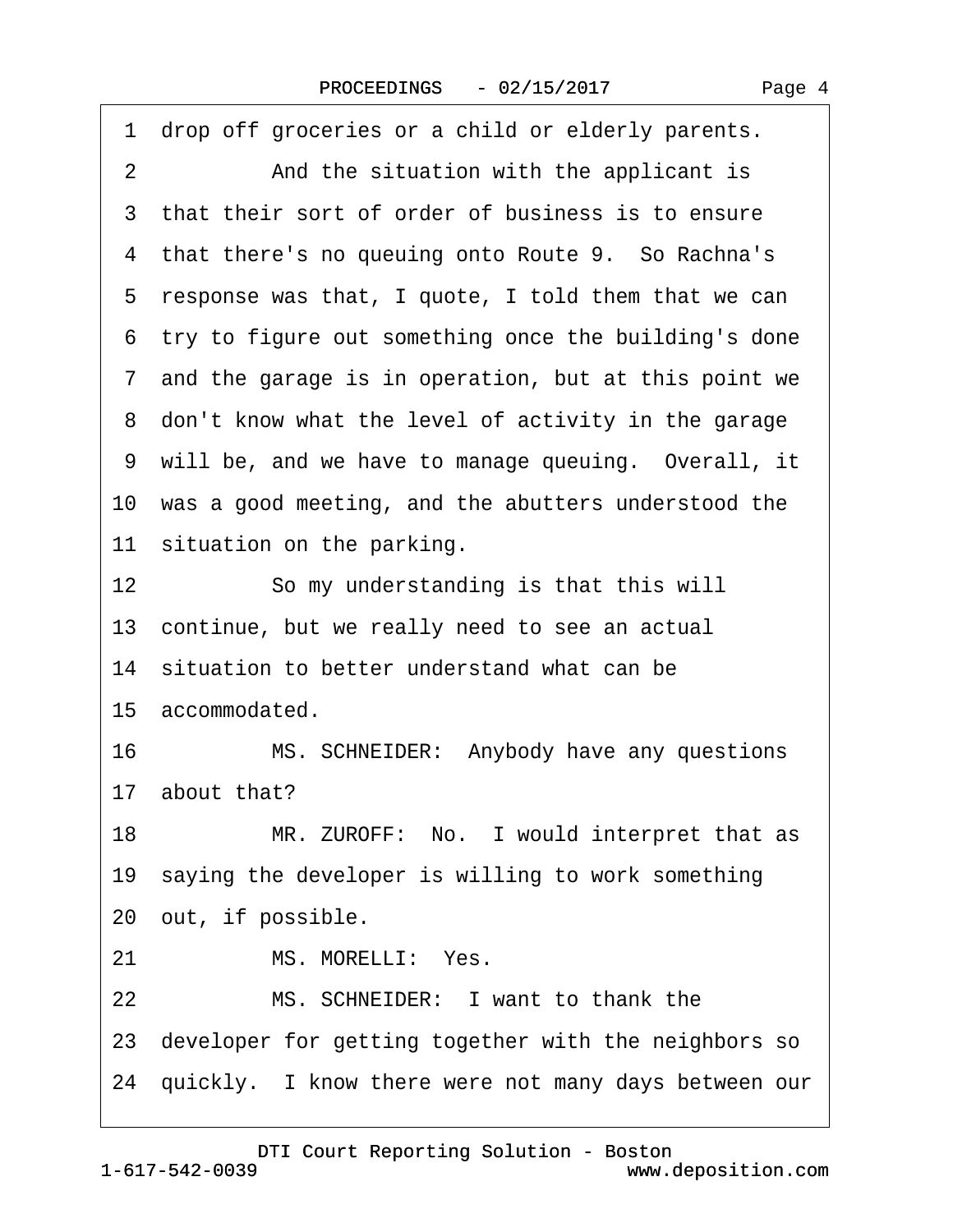<span id="page-4-0"></span>

| last hearing, and we appreciate you making an effort,<br>1 |
|------------------------------------------------------------|
| 2 and we hope that you will indeed continue a dialogue     |
| 3 with the neighbors. It's important.                      |
| Anything else, Maria?<br>4                                 |
| 5<br>MS. MORELLI: No. I think the applicant's              |
| 6 architect was going to present waivers. They're          |
| 7 going to be about 10 minutes late, so I'm certainly      |
| happy to go through the waivers list.<br>8                 |
| 9<br>MS. SCHNEIDER: If you don't mind, that                |
| 10 would be great.                                         |
| MS. MORELLI: Glad to do it.<br>11                          |
| MS. SCHNEIDER: Are you all all right with<br>12            |
| 13 that?                                                   |
| MR. ENGLER: Yes. For the record Geoff<br>14                |
| 15 Engler from SEB, representing the applicant.            |
| We're fine with Maria walking through. We<br>16            |
| 17 were prepared to talk about them. I know you all        |
| 18 have the exhibit that's in support of the waivers.      |
| 19 It just really clarifies some of the dimensional        |
| 20 waivers.                                                |
| 21<br>So, Maria, if you want the honor to go               |
| 22 through.                                                |
| And as she indicated, our architect will be<br>23          |
| 24 here shortly to project the exhibit that you have in    |
|                                                            |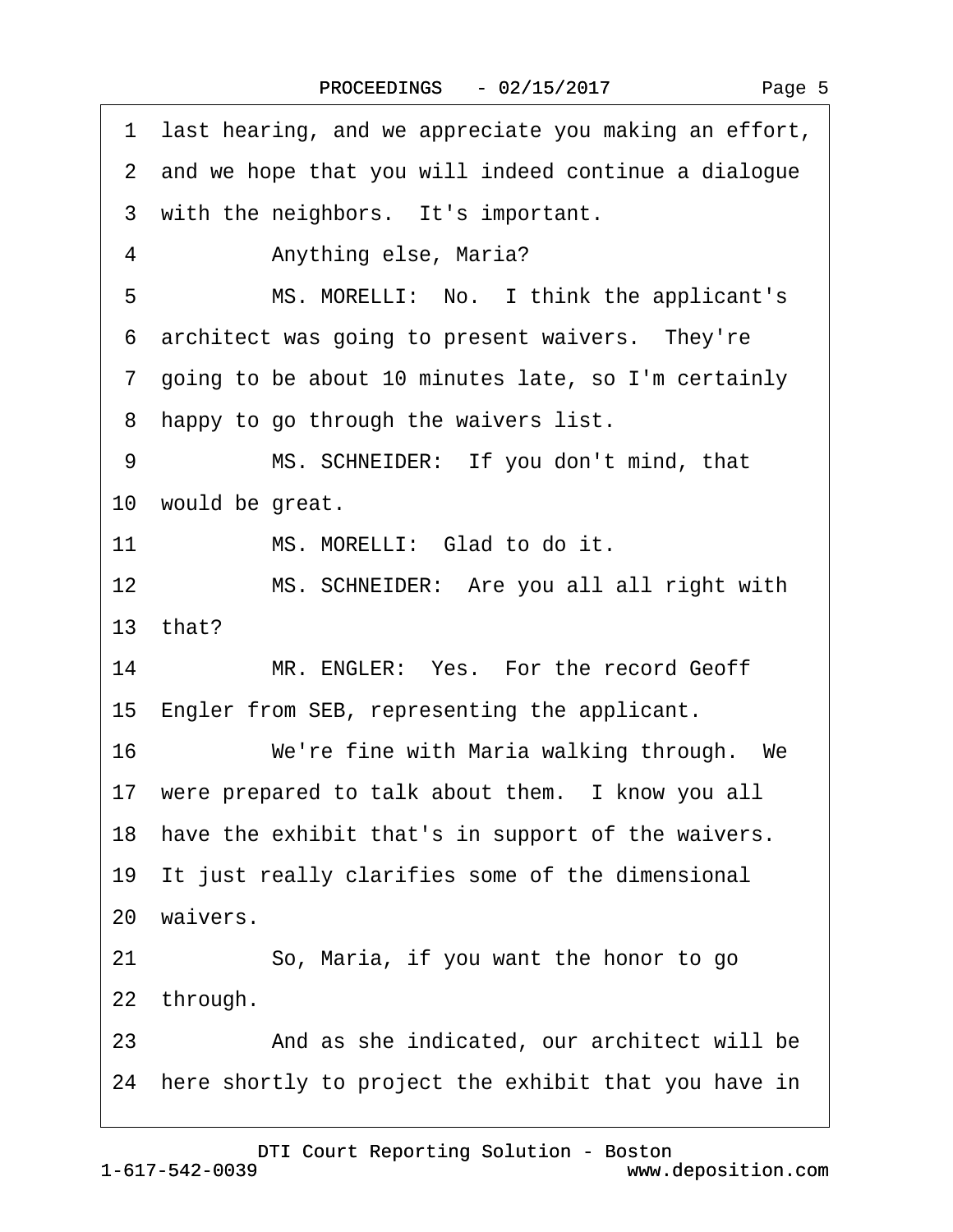<span id="page-5-0"></span>·1· front of you, as well as anything you might ask. 2 MS. SCHNEIDER: Okay. Thank you. 3 MS. MORELLI: So just to recap, this is a ·4· parcel that is a little more than -- it's 14,719 5 square feet, and it's in a district zone G-1, which ·6· is a general business district, and it abuts a T-5 ·7· district. 8 **8** · **So to begin with the first waiver, Waiver** 9 A, the section that's cited is Section 4.07 Table of 10 Use Regulations. The specific use is 6, which 11 pertains to allowing the property to be used as a 12 multifamily dwelling with ground floor retail uses 13 and accessory parking. I'll just read that Use 6. 14 It's "Multiple or attached dwelling of four 15 or more units, other than the preceding item, divided 16 into dwelling units each occupied by not more than 17· one family but not including lodging house, hotel, 18· dormitory, fraternity, or sorority." 19 • And under G it says, yes, it's allowed, but 20 it has an asterisk and that asterisk pertains to 21· this.· Compliance with 4.08 requires having six or 22 more dwelling units, and that's not applicable here 23 because this is an affordable housing proposal, so we 24 don't need the inclusionary zoning.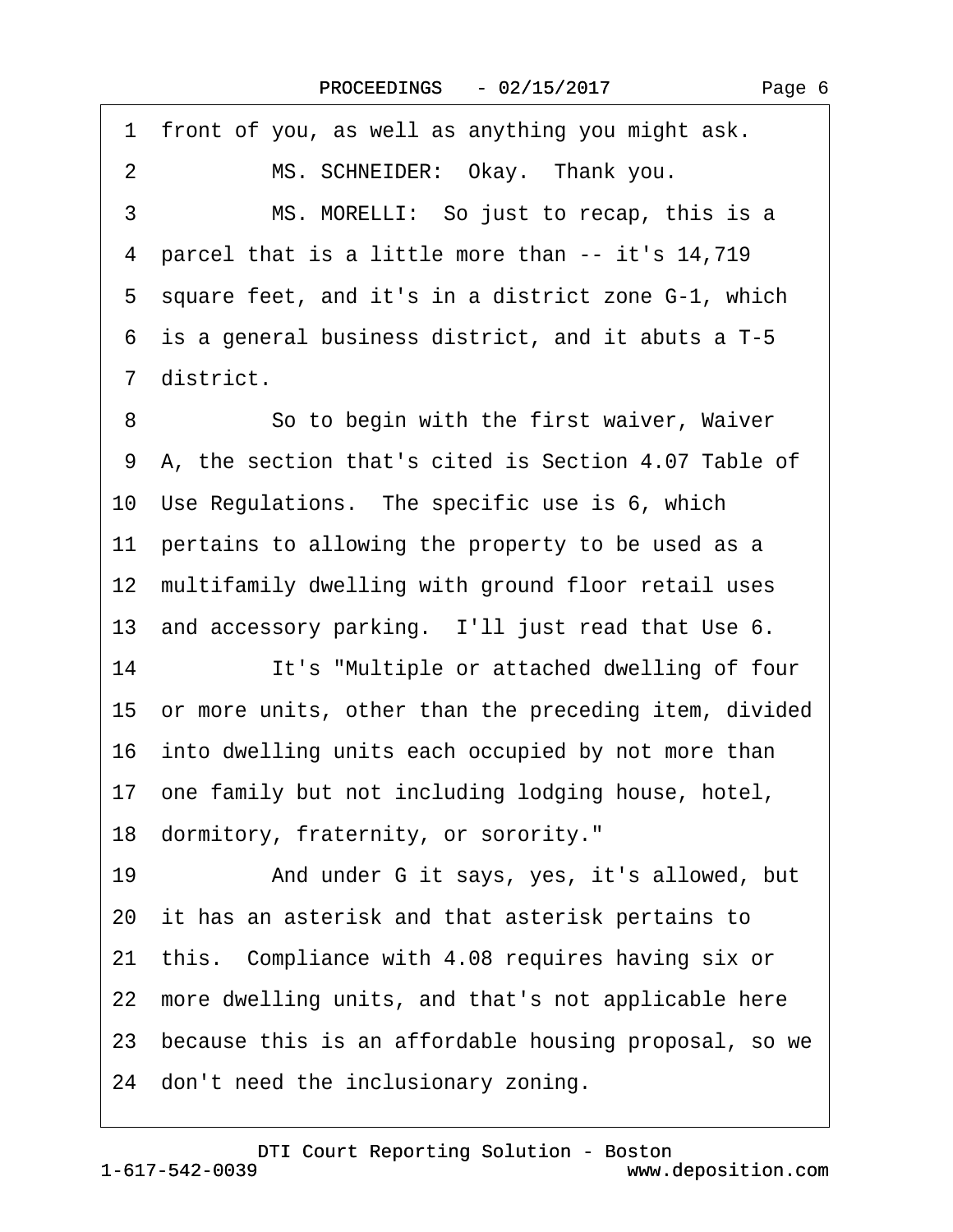<span id="page-6-0"></span>

| 1<br>The second is permitted by special permit           |
|----------------------------------------------------------|
| 2 in two S districts. That also doesn't pertain here.    |
| And the last one, "In L and G districts,<br>3            |
| 4 the ground floor of the building must have no more     |
| 5 than 40 percent of its frontage along a street         |
| 6 devoted to residential use, including associated       |
| 7 parking or lobby use."                                 |
| There is a lobby on the Hammond Street<br>8              |
| 9 side, so just to be conservative, that is listed       |
| 10 here.                                                 |
| 11<br>B is Section 4.08. This is not applicable.         |
| 12 That's the inclusionary zoning section of our bylaws, |
| 13 and it's not applicable here.                         |
| Waiver C is Section 5.09 regarding design<br>14          |
| 15 review. And we have recommended that it is okay to    |
| 16 grant a waiver except for the following sections.     |
| 17 These all are under 5.09. The subsections are 3.C.2,  |
| 18 an existing conditions plan, which they have          |
| 19 provided. Obviously, that wouldn't be -- a waiver is  |
| 20 needed for that. Subsection 3.C.3, which is a         |
| 21 drawing of the proposal, that is provided. 4.F        |
| 22 relates to stormwater drainage. Certainly we would    |
| 23 not be providing a waiver for the town to review      |
| 24 stormwater drainage. Same for 4.G, which is utility   |
|                                                          |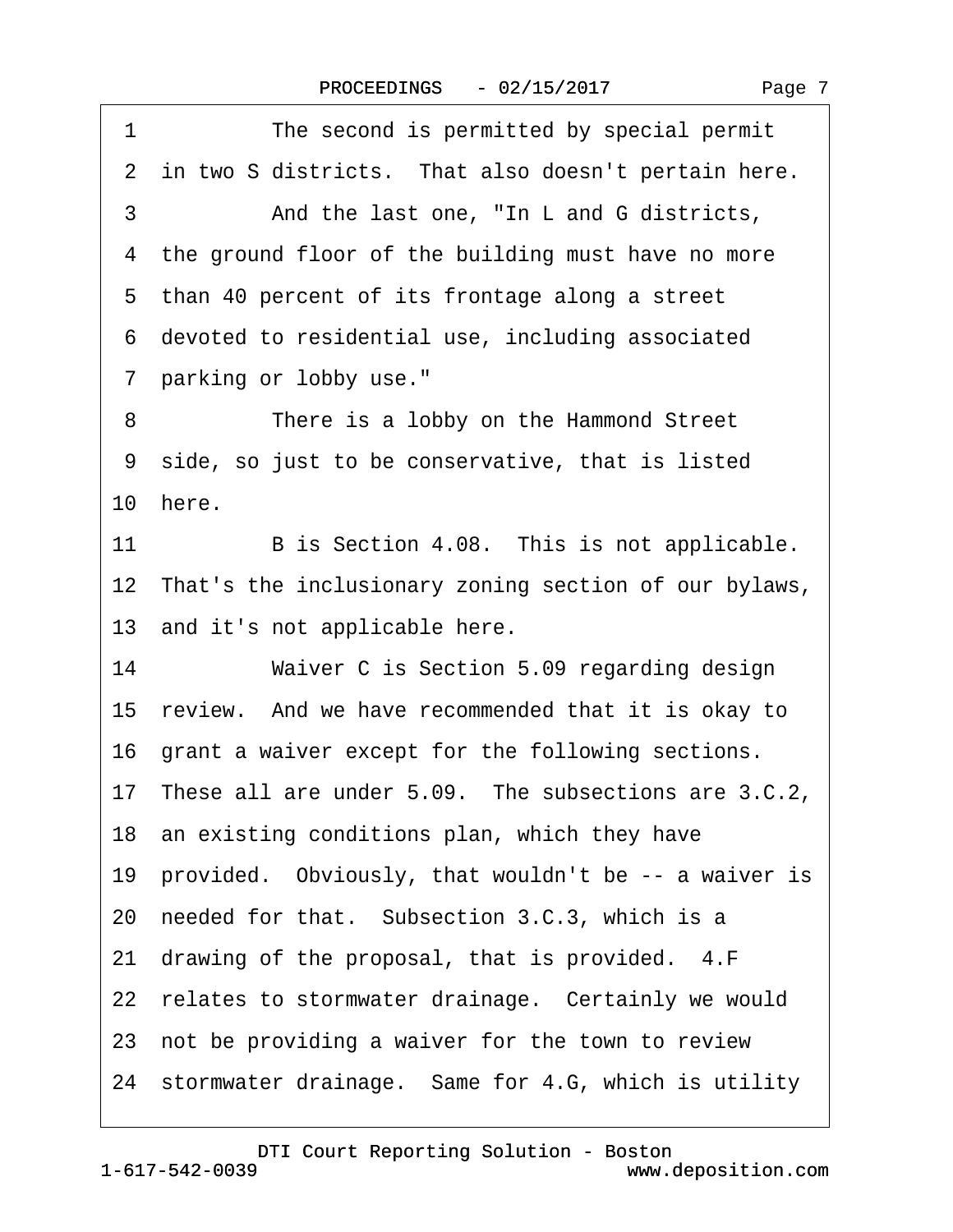<span id="page-7-0"></span>

| 1 services. 4.H, regarding advertising features; 4.J,    |
|----------------------------------------------------------|
| 2 regarding safety and security; and 4.M, which regards  |
| 3 energy efficiency. We are a stretch code community,    |
| 4 and therefore they would need to comply with the       |
| 5 stretch code.                                          |
| 6<br>And then there is Waiver D, which is                |
| 7 Section 5.20, Table 5.01 regarding maximum floor       |
| 8 area. What is allowed is a ratio of 1.0 in this        |
| 9 district. The development consists of a 14,719         |
| 10 square foot lot, and the proposed ratio would be 4.4. |
| 11 There is a breakdown of the gross floor area on each  |
| 12 floor, and it's separating retail or commercial from  |
| 13 residential for a total of 64,694 square feet.        |
| 14<br>On the second page, Section 5.30, Table            |
| 15 5.01, which regards the maximum height of buildings.  |
| 16 The maximum height in this district is 40 feet. And   |
| 17 there are three methodologies for which you can use   |
| 18 to calculate. And the one that is appropriate here,   |
| 19 approved by the commissioner, is Method c, and that   |
| 20 deals with a height of 68 feet 2 inches. That is      |
| 21 maximum.                                              |
| Section 5.44.1 regarding accessory<br>22                 |
| 23 underground structures: It is an underground garage,  |
| 24 and what this regulation stipulates is that that      |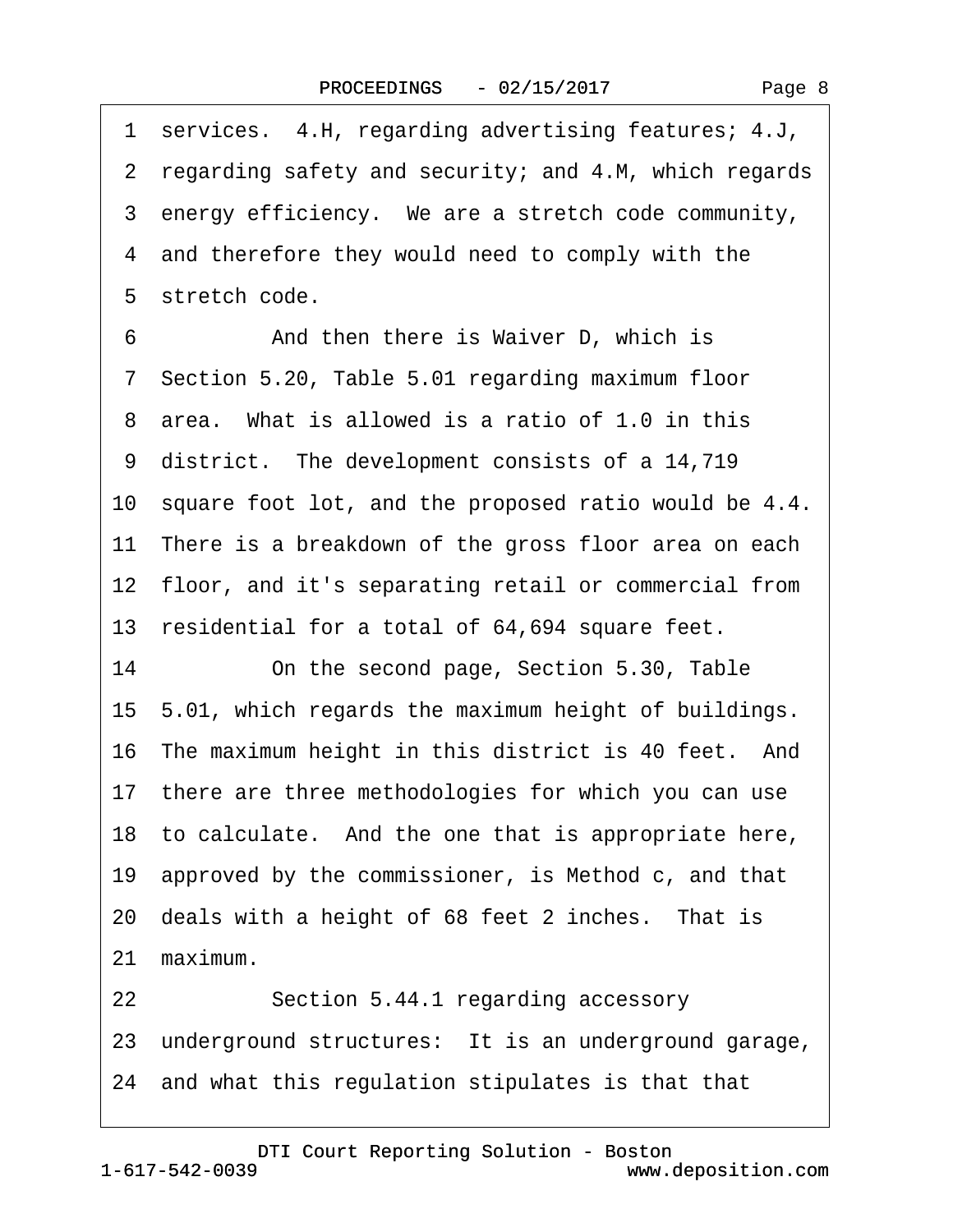<span id="page-8-0"></span>1 structure cannot be within 10 feet of any lot line, 2 and the minimum is less than 1 foot from the lot 3 line. 4 **Section -- this is Waiver E.2, Section 5.60** 5 and Section 5.07, Table 5.01, Footnote 5. So it's a ·6· little complicated, but if you have dwelling units in ·7· a general business district, then Footnote 5 of Table ·8· 5.01 will refer you to 5.07, which stipulates that ·9· for side yard, rear yard, and usable open space, what 10· you need to comply with are the minimum under the 11 multifamily or 1.0. In this case, any other 12 structure or use. That best fits the mixed-use 13 scenario that we have here. 14 So the formula is the length of the wall. 15· And if you look at your waiver key, you'll see that 16 this is Key No. 2. The "S" pertains to the side yard 17 that we're talking about here. This is right behind 18 Mr. Delany's property where the sushi place is. And 19· the formula is the length of that wall of the 20· building, which is 40 feet divided by 10, plus 20. 21· So it's a 40-foot wall divided by 10, which is 4 feet 22 adding to the 20. The minimum side yard setback is 23· 24 feet, and they're providing about 1 foot. 24 Section 5.70, this is Waiver E.3. This is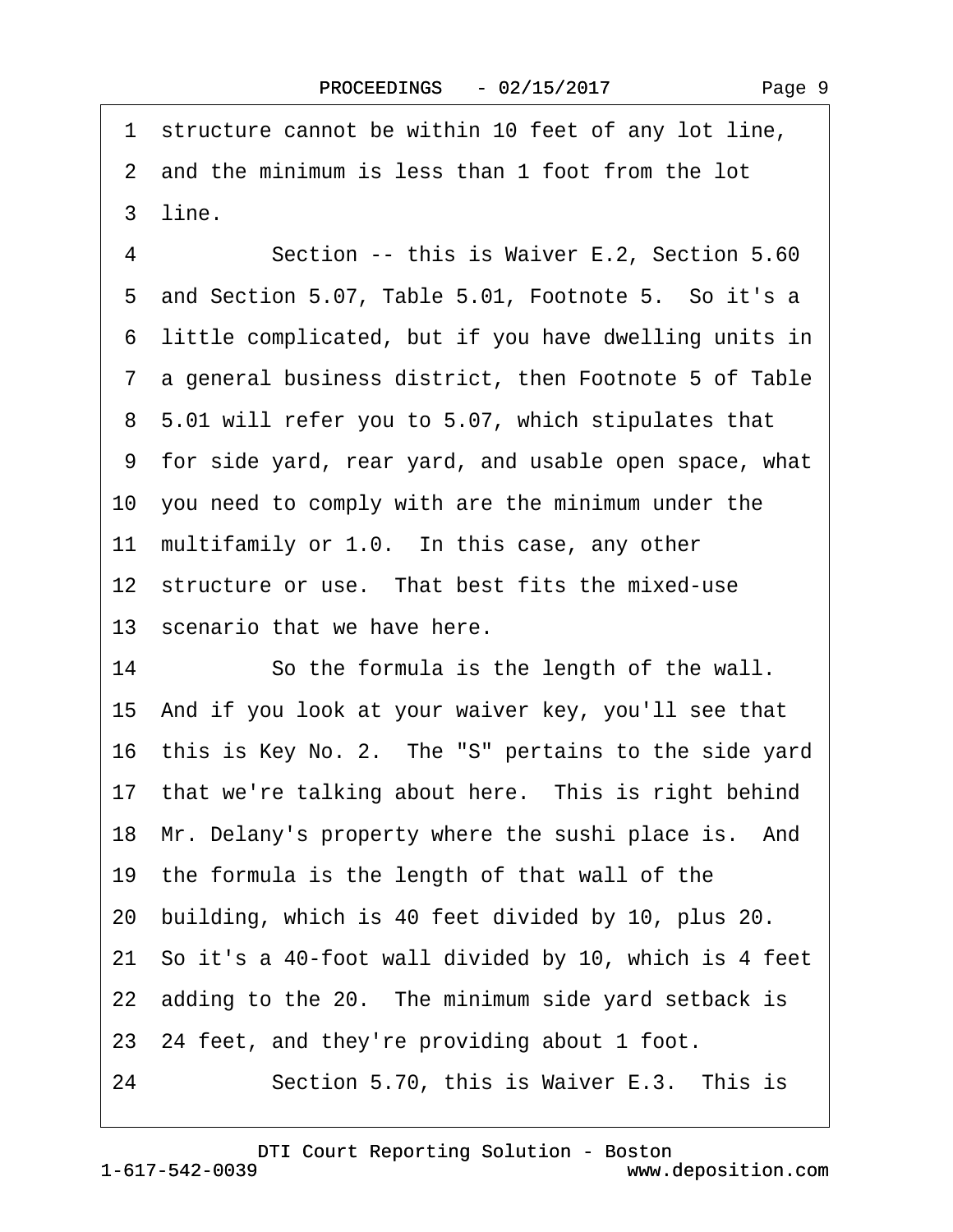|  | Page 10 |
|--|---------|
|--|---------|

<span id="page-9-0"></span>1 in regard to the Rear Yard No. 1. And if you look at 2 the waiver key, this is -- what you would normally 3 think would be a side yard to Mr. Delany's property 4 is actually a rear yard. It is opposite the front 5 yard. And in this case, we have to look at M-1.0, ·6· any other structure or use, because this is mixed 7 use. The minimum required rear yard is 40 feet, and 8 they are providing 1 foot. 9 Okay. Waiver E.4, we're going to be 10 looking at rear -- it's marked 4, so this is the 11 second rear yard, and this is along the abutter on 12 Boylston Street. So the rear yard here, we're 13 looking at a formula of 40 feet. Again, this is 14 under multifamily 1.0, any other structure or use. 15· Minimum would be 40 feet, and what is provided is 19 16· feet 3 inches.· And that's going to be to one of the 17· floors, 2, 3, or 4, which are supported over the 18 driveway. That's at the narrowest point. 19 • And then Waiver E.5, this is another rear 20· yard, and it's marked as 3.· And this is the rear 21 yard that abuts the T-5 district. And what Section 22· 5.73 stipulates here is that if a business district 23· abuts a two-family district, then the rear yard -- 24· minimum rear yard setback has to be the minimum rear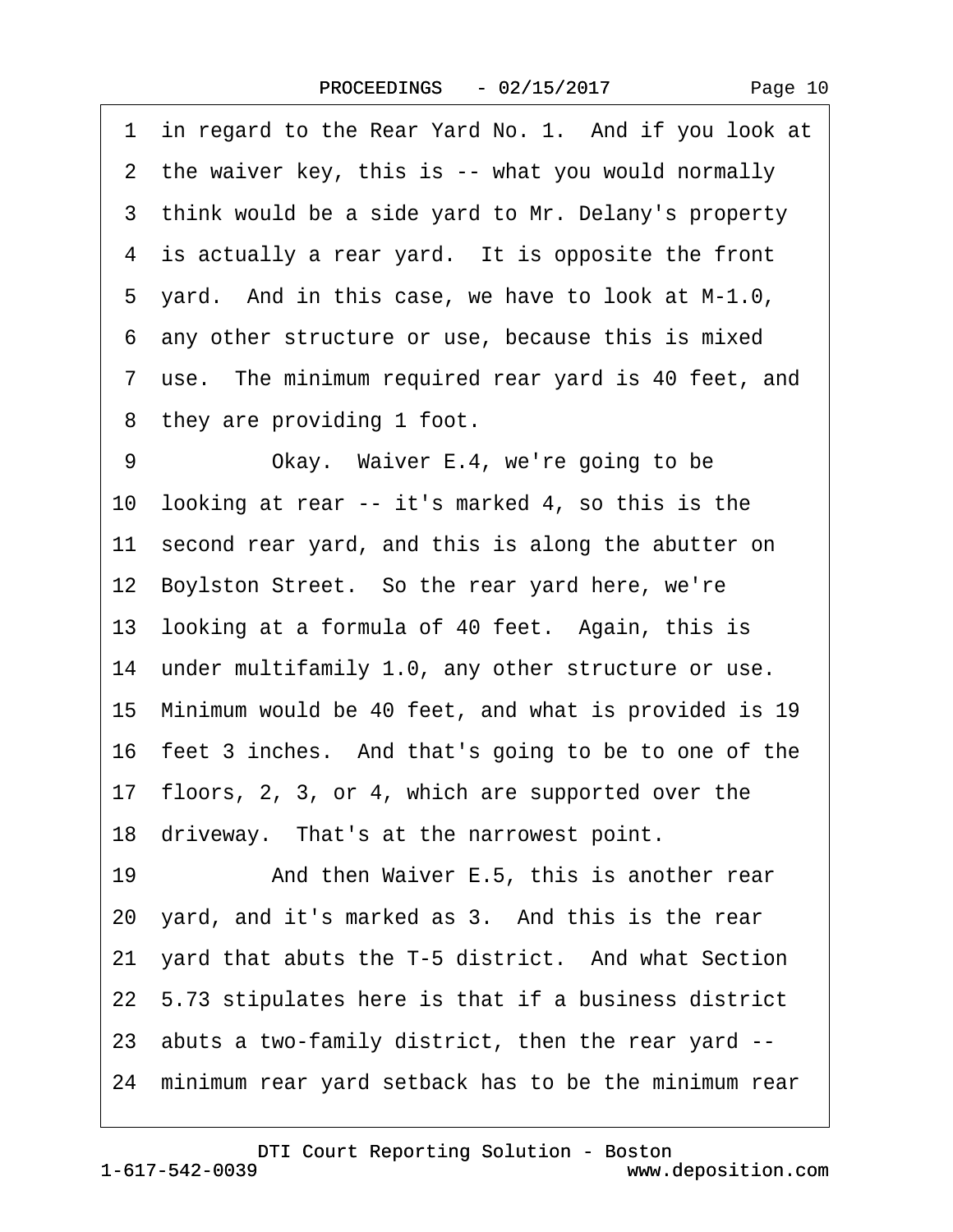<span id="page-10-0"></span>·1· yard setback that is stipulated for that T-5 2 district. In this case it's 30 feet, and what is 3 provided is 1 foot. 4 There is not a usable open space 5 requirement under M-1.0 for any other structure or 6 use. Okay, so that is deleted. It is not ·7· applicable. 8 Regarding Waiver F, this pertains to ·9· parking spaces, and we're using -- remember, the 10 bylaw was amended recently. We have lower 11 requirements, but this application was submitted when 12 we had the higher minimums. 13 So we have two things to look at here. One 14 are the number of the spaces required for 15· residential, and that formula is 2 parking spaces per 16 residential unit. We have one- and two-bedrooms. 17· That would mean that we would need, with 45 units, 90 18 parking spaces. Regarding the retail, the formula is 19· 1 space per 200 square feet of ground floor retail. 20 We've got 5,700 square feet. We would need 27 spaces 21 for a total of 117 spaces. And what is provided is 22 1 space per unit for 45 total for residential, and 23· 1 space for 225 square feet of commercial for 19 24 spaces for the commercial, and that's a total of 69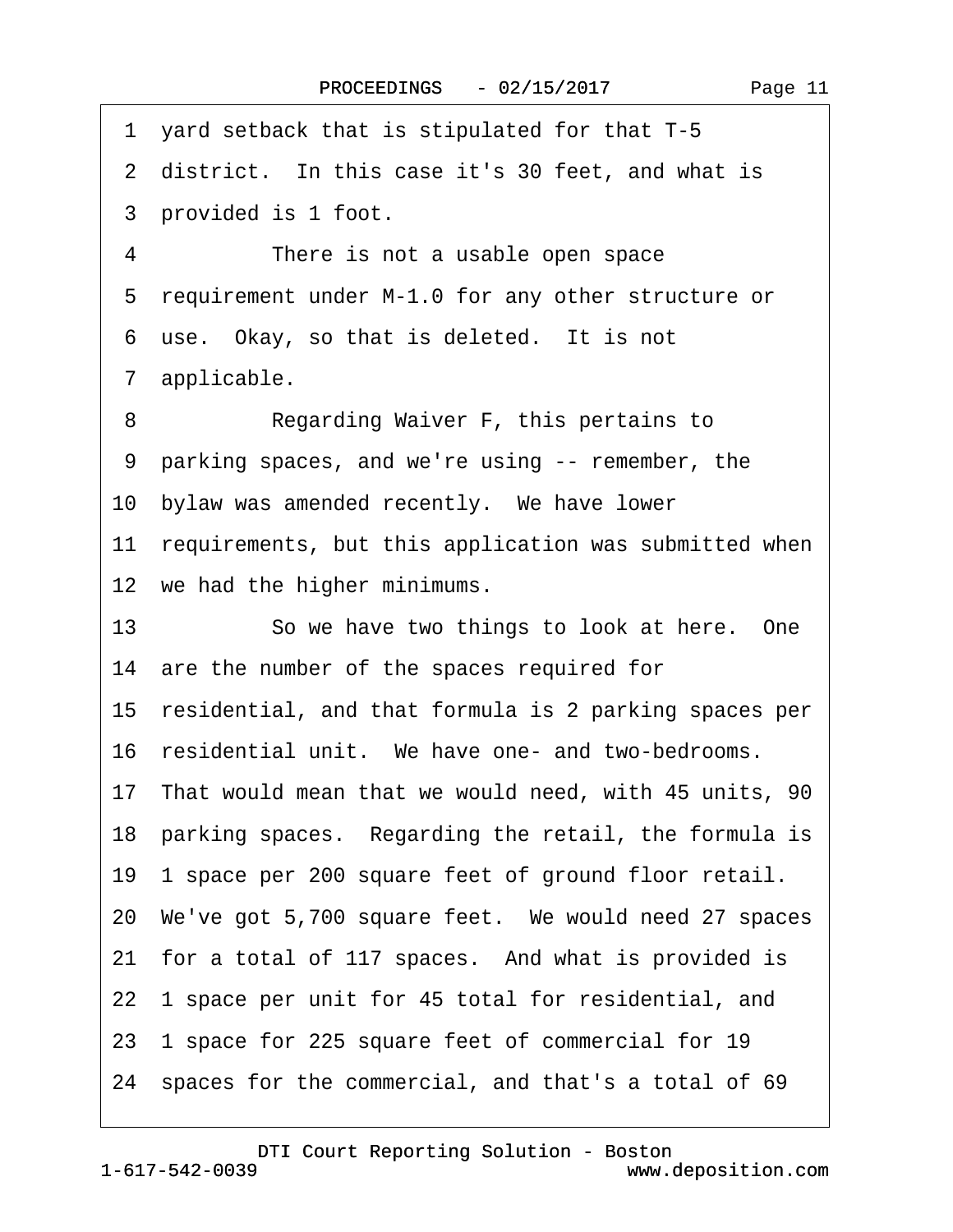<span id="page-11-0"></span>1 spaces.

3 That's Section 6.06, Table 6.02. In this case,

4 because of this number of -- the amount of square

5 feet for the commercial space, there would need to be

·6· one loading bay, and that actually would be off-site,

·7· and it would not be exclusive use.

8 **If you look at Commissioner Bennett's** 

9 letter, after Waiver H he is adding three more,

10 Waiver I, J, and K.

11 Section 6.02.2.F, this pertains to

12 residents' use, the visitor parking. In this case, we

13 would need -- 10 percent of the parking spaces would

14 need to be reserved for visitor or tradespeople, and

15 that is not provided.

16 Waiver J cites Section 6.04.2.E. You

17 cannot have more than 25 percent of the total number

18 of parking spaces compact spaces. One thing we are

19 asking the architect to provide is just to clarify

20· what are compact spaces on the plans.

21 • And with Waiver K, Section 6.04.3, this

22 pertains to no parking removed in order to park

23· another car, and that would be happening with the

24 valet service. There would be a lot of juggling of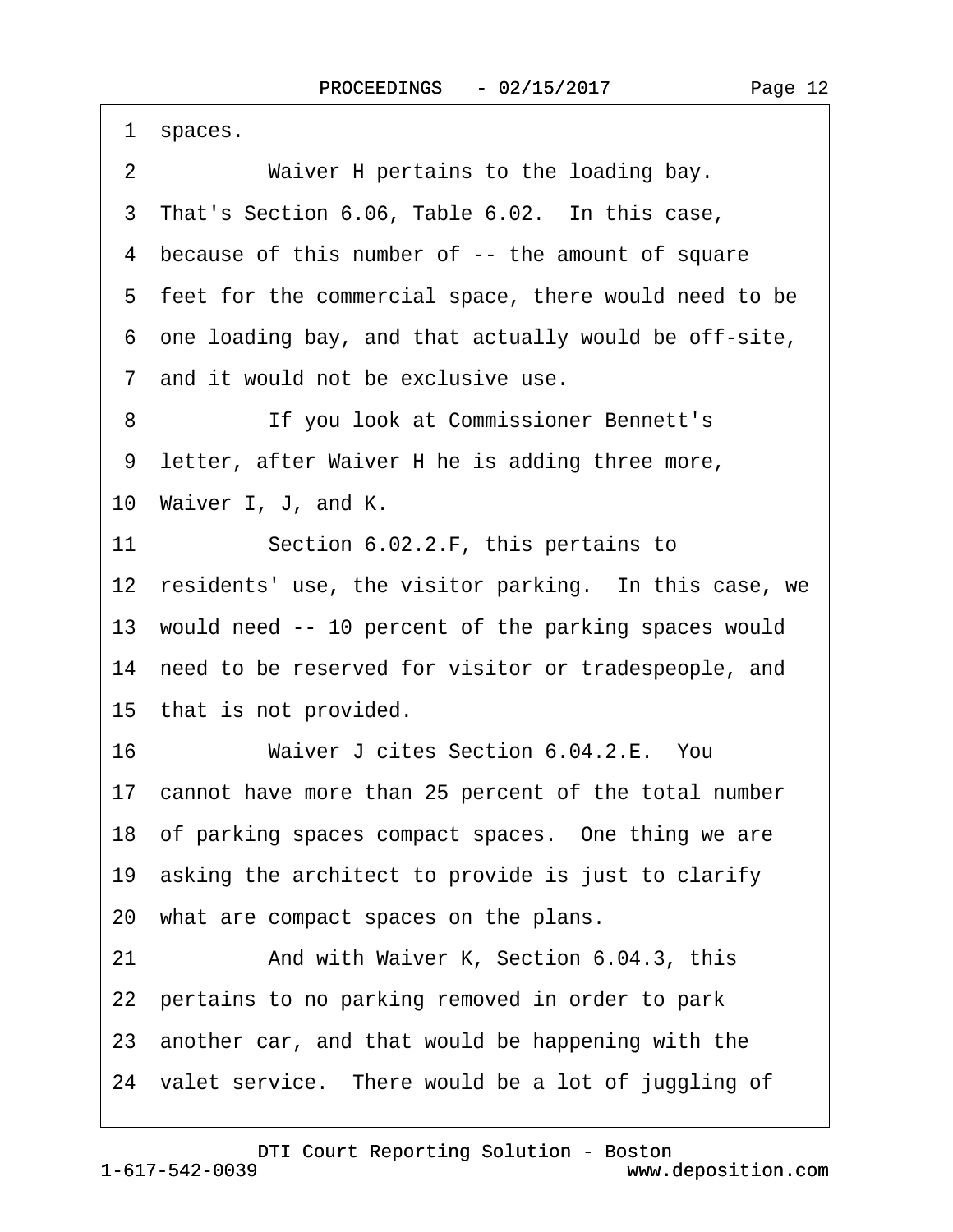<span id="page-12-0"></span>1 vehicles, so that is also cited. 2 And other than that, Commissioner Bennett 3 did not have any other things or sections to note. 4 MR. BOOK: With respect to the last waiver ·5· that Commissioner Bennett added, I thought if there's ·6· an attendant, it's permitted. 7 MS. MORELLI: Well, you know, I don't think 8 it's really clear. I'll have to look at that again. 9 That is 6.04.3. So I'll just read that really 10 quickly. 11 <sup>"3</sup>. Parking facilities shall be designed 12 so that each motor vehicle may proceed to and from a 13· parking space provided for it without requiring the 14 moving of any other motor vehicle. The board of 15· appeals, however, may, by special permit, modify this 16· requirement and the dimensional requirements in 17 paragraph 2 where a parking facility is under 18 full-time attendant supervision." 19 MR. BOOK: Okay. So we would have to get a 20 special permit. 21 MS. MORELLI: Right. Because this is a 22 special permit situation, obviously the commissioner 23· is not making any assumptions about -- 24 MR. BOOK: Okay. Thank you.

[DTI Court Reporting Solution - Boston](http://www.deposition.com)

1-617-542-0039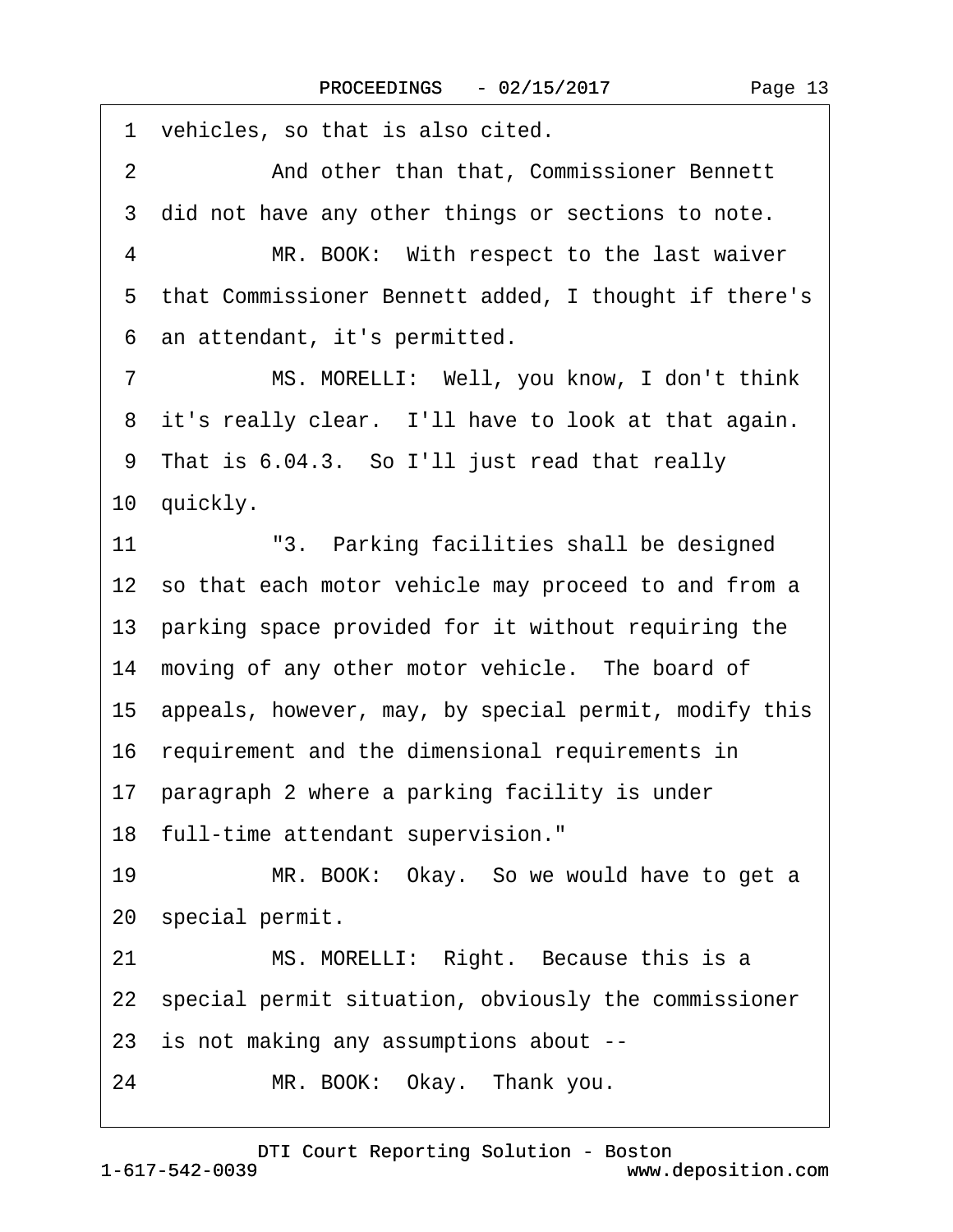| 1<br>MS. MORELLI: Another thing I wanted to              |
|----------------------------------------------------------|
| 2 add: I noticed that a lot of the setbacks are 1 foot   |
| 3 or less. And Commissioner Bennett, just early on in    |
| 4 the process, sent a letter to all the ZBA members      |
| 5 regarding building code requirements when there are    |
| 6 shallow setbacks and buildings are close to each       |
| 7 other. He is requesting a building -- preliminary      |
| 8 building code analysis as a courtesy to all the ZBA    |
| 9 panels hearing 40B cases, and that has been provided   |
| 10 by the project team. Commissioner Bennett reviewed    |
| 11 it, and it is satisfactory to him.                    |
| 12<br>MS. SCHNEIDER: Thank you, Maria.                   |
| 13<br>Has the applicant been made aware of the           |
| 14 three additional waivers that were included in        |
| 15 Commissioner Bennett's letter? Are there any issues,  |
| 16 questions, or objections to those three additional -- |
| 17 you're okay with those?                               |
| 18<br>MR. ENGLER: It's our expectation that              |
| 19 we'll -- whatever Maria wants, but amend the waiver   |
| 20 list and resubmit it inclusive of those three.        |
| MS. SCHNEIDER: Okay.<br>21                               |
| Maria, at this point, is it appropriate for<br>22        |
| 23 us to vote on the waivers that are in front of us, or |
| 24 is it better for us to wait until the applicant has   |

<span id="page-13-0"></span> $\Gamma$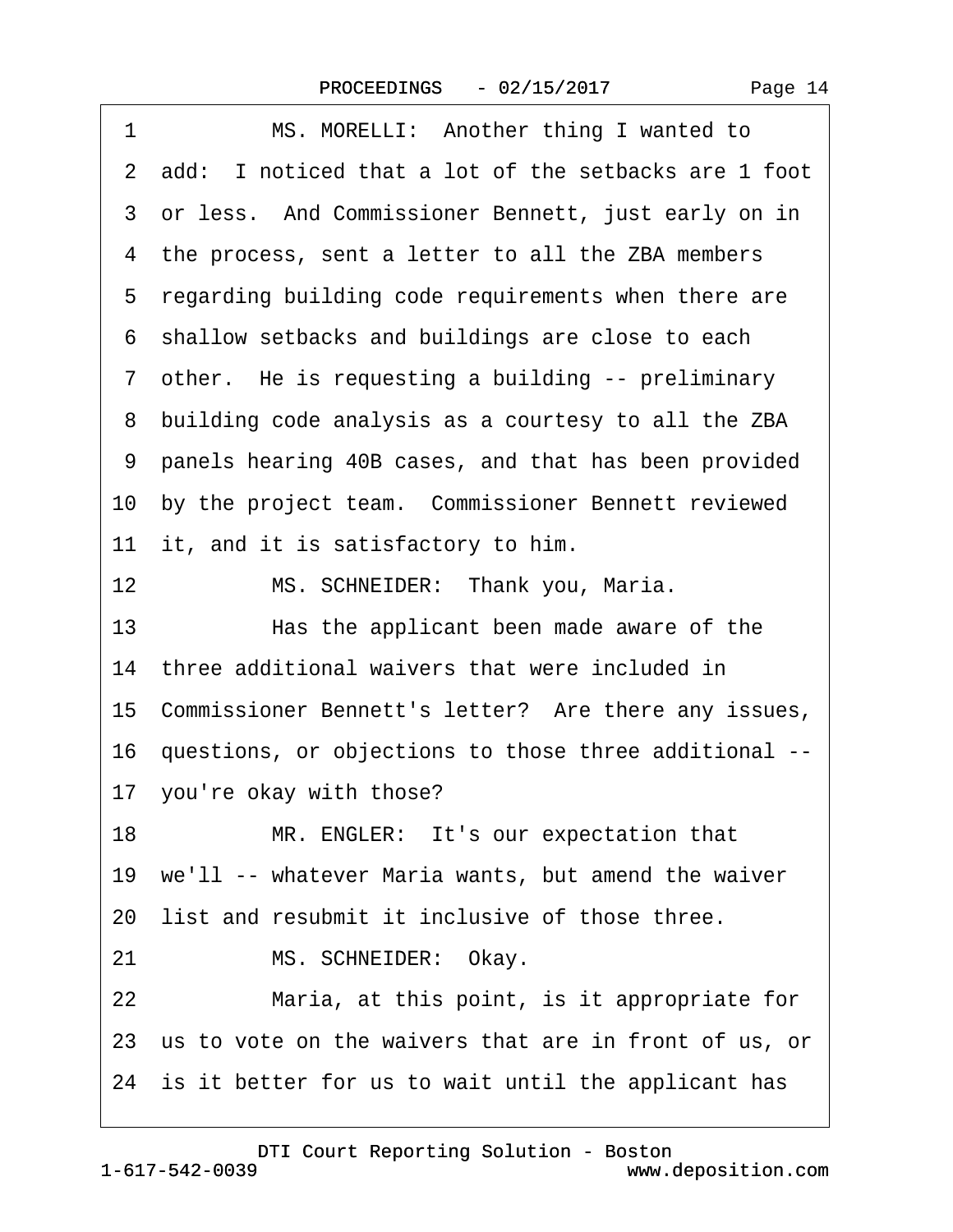<span id="page-14-0"></span>

| 1 submitted an amended waivers request list?              |
|-----------------------------------------------------------|
| MS. MORELLI: You can -- first of all, I<br>$\overline{2}$ |
| 3 think it might be -- just one thing I wanted to         |
| 4 clarify, that the waivers are really -- if you          |
| 5 approve the plan, then it goes without saying that      |
| 6 the waivers are really being consistent -- if you       |
| 7 approve the waivers, then it's just being consistent    |
| 8 with the plan that you are approving. So I just         |
| 9 wanted to make that clear.                              |
| 10<br>And you can certainly vote on the waivers,          |
| 11 subject to the updates that I just listed in           |
| 12 Commissioner Bennett's letter if you wish.             |
| 13<br>MS. SCHNEIDER: Is it preferable that we             |
| 14 wait until we have a full list, then?                  |
| 15<br>MS. MORELLI: I think in this case -- I              |
| 16 think it's okay. Since we're saying that we're         |
| 17 adding them, just subject to the additional three      |
| 18 waivers that are cited, I think that would be okay.    |
| MS. SCHNEIDER: Okay.<br>19                                |
| I do want to point out that as part of<br>20              |
| 21 Commissioner Bennett's review, and this is documented  |
| 22 in a memo to us dated February 15, 2017, the analysis  |
| 23 that he has done indicates which of these waivers are  |
| 24 required to build the project, such that if we do not  |
|                                                           |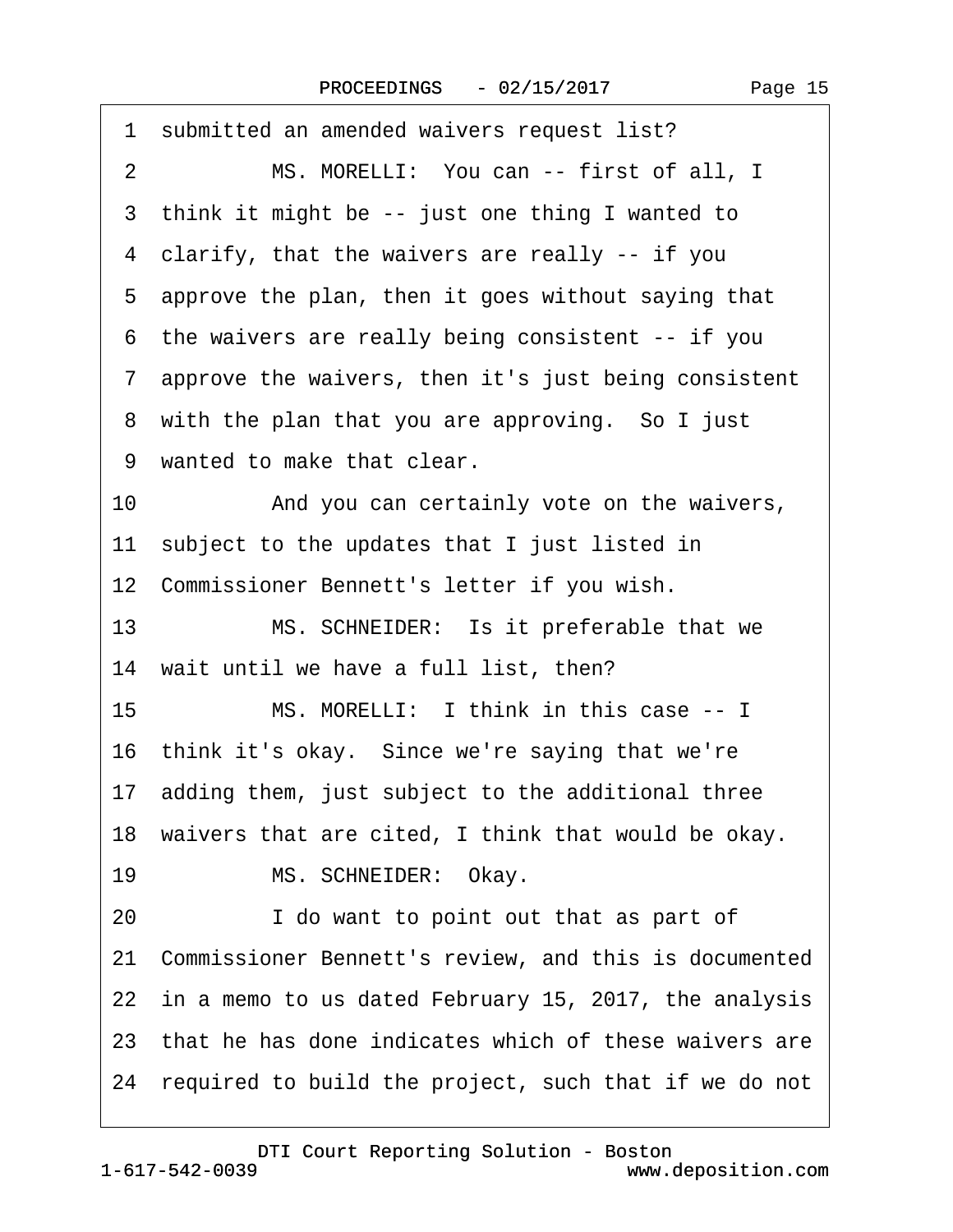<span id="page-15-0"></span>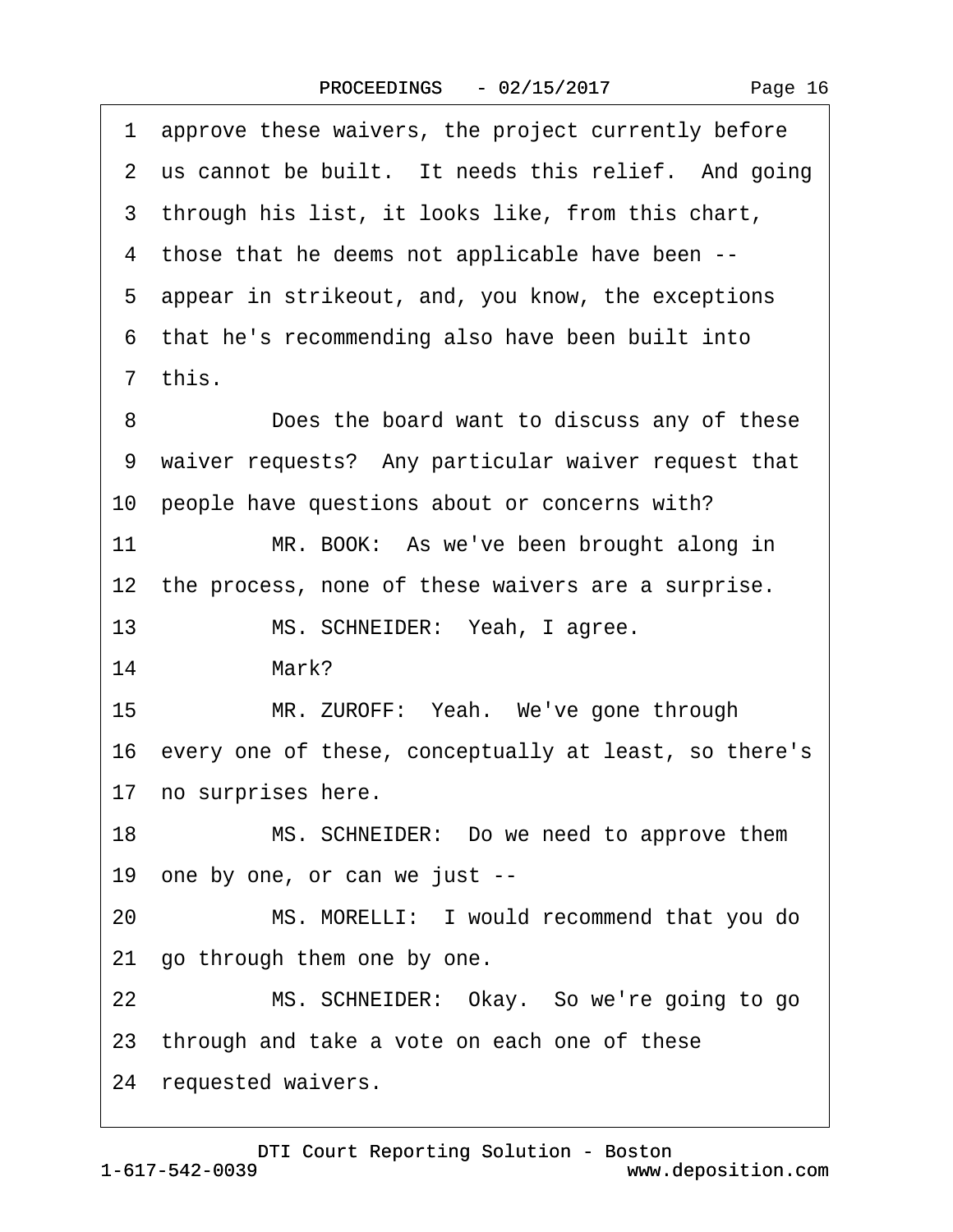| 1              | Waiver No. A -- is that sufficient for the            |
|----------------|-------------------------------------------------------|
|                | 2 record if we just go by the numbers -- the letters? |
| 3              | MS. MORELLI: Yes.                                     |
| 4              | MS. SCHNEIDER: Waiver No. A?                          |
| 5              | MR. ZUROFF: No objection.                             |
| 6              | MR. BOOK: No objection.                               |
| $\overline{7}$ | MS. SCHNEIDER: Okay. A is approved.                   |
| 8              | Waiver No. C? Yes?                                    |
| 9              | MR. ZUROFF: Yes.                                      |
| 10             | MR. BOOK: Yes.                                        |
| 11             | MS. SCHNEIDER: Waiver D?                              |
| 12             | MR. ZUROFF: Yes.                                      |
| 13             | MR. BOOK: Yes.                                        |
| 14             | MS. SCHNEIDER: Waiver E?                              |
| 15             | MR. ZUROFF: Yes.                                      |
| 16             | MR. BOOK: Yes.                                        |
| 17             | MS. SCHNEIDER: E.1?                                   |
| 18             | MR. ZUROFF: That's underground?                       |
| 19             | MS. SCHNEIDER: Underground structures.                |
| 20             | MR. BOOK: Yes.                                        |
| 21             | MR. ZUROFF: Yes.                                      |
| 22             | MS. SCHNEIDER: E.2, side yard?                        |
| 23             | MR. BOOK: Yes.                                        |
| 24             | MR. ZUROFF: Yes. I think as a group, all              |
|                |                                                       |

<span id="page-16-0"></span> $\sqrt{ }$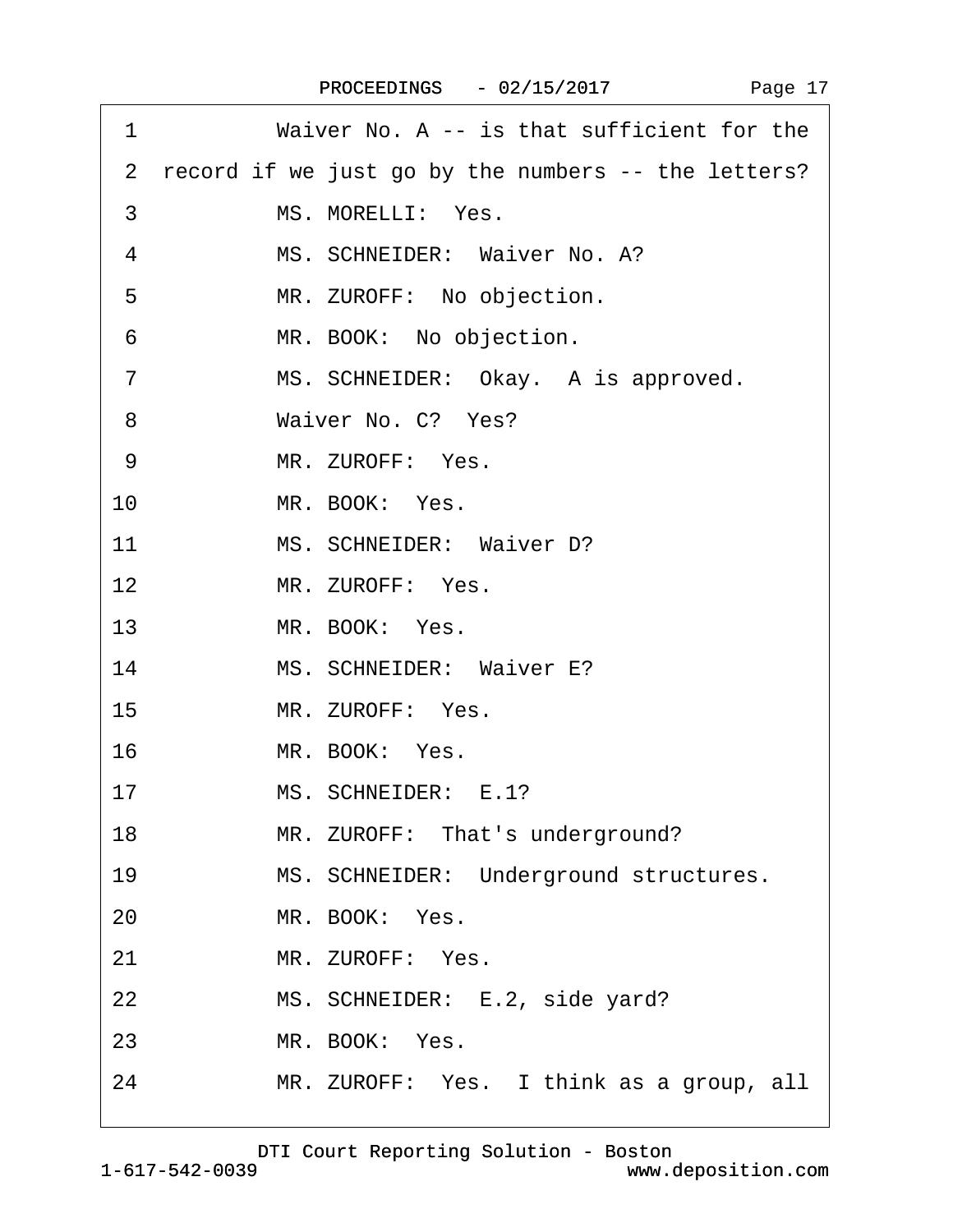<span id="page-17-0"></span>

|                | 1 the setbacks.                                         |
|----------------|---------------------------------------------------------|
| 2              | MS. SCHNEIDER: Okay. E.1 through 4, yes.                |
| 3              | I'm sorry, E.1 through 5 are yes.                       |
| $\overline{4}$ | F? Yes?                                                 |
| 5              | MR. BOOK: Yes.                                          |
| 6              | MR. ZUROFF: Yes.                                        |
| $\overline{7}$ | MS. SCHNEIDER: And H?                                   |
| 8              | MR. BOOK: Yes.                                          |
| 9              | MR. ZUROFF: Yes.                                        |
| 10             | MS. SCHNEIDER: And we also have before us               |
|                | 11 three additional waivers recommended by Commissioner |
|                | 12 Bennett.                                             |
| 13             | I, residence use, visitor parking, yes.                 |
| 14             | MR. ZUROFF: Yes.                                        |
| 15             | MR. BOOK: Yes.                                          |
| 16             | MS. SCHNEIDER: J, limit on compact spaces.              |
| 17             | MR. ZUROFF: Yes. Do we have enough                      |
|                | 18 information to --                                    |
| 19             | MS. MORELLI: Yeah. I would just                         |
|                | 20 recommend -- could the architect certify or just say |
| 21             | how many compact parking spaces you do have?            |
| 22             | MR. PANDYA: I couldn't say the specific                 |
|                | 23 number.                                              |
| 24             | MS. MORELLI: Okay. I have the full-sized                |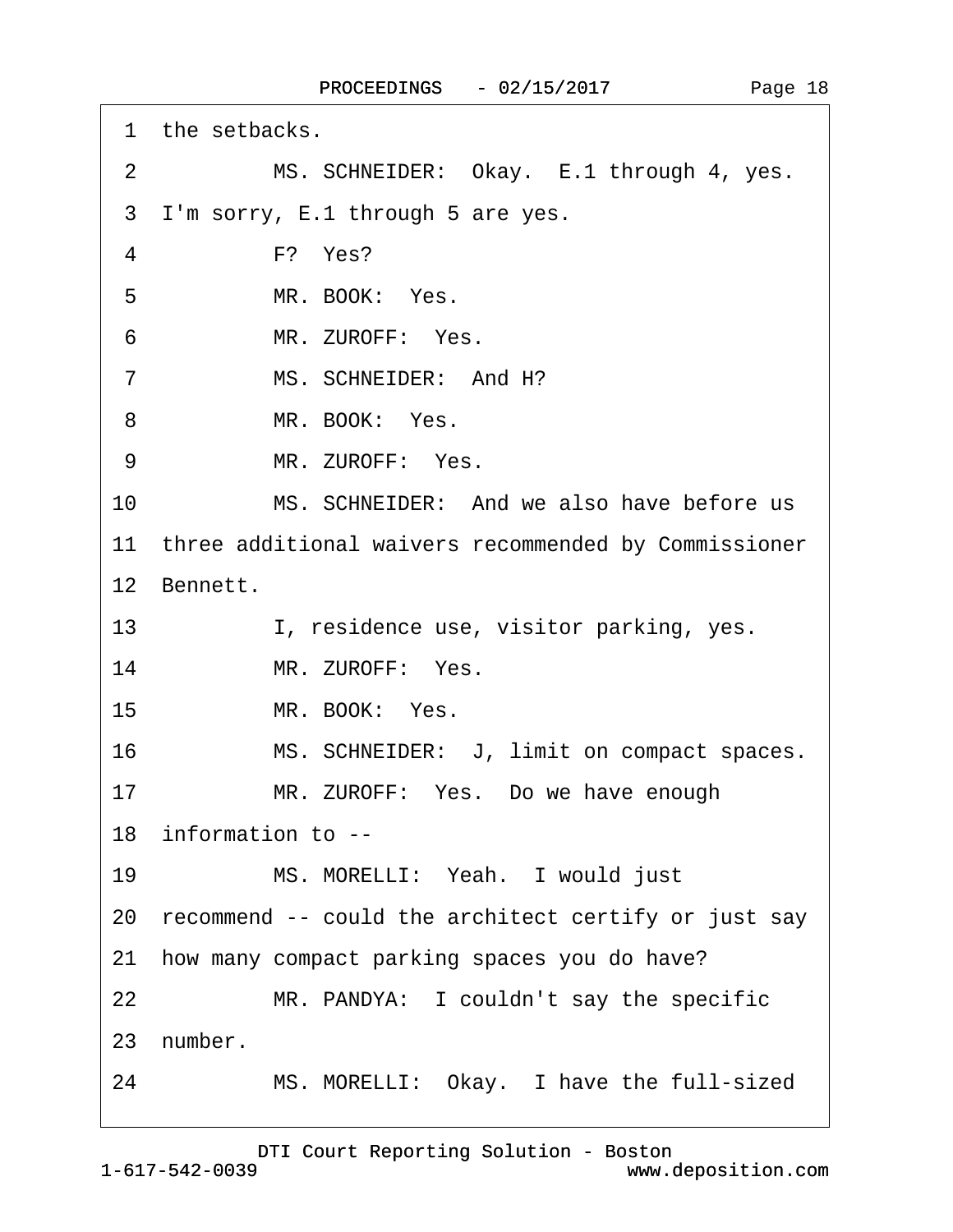<span id="page-18-0"></span>·1· plan here if you want to -- 2 MR. ZUROFF: Are any of the spaces ·3· designated as -- 4 MR. PANDYA: They weren't designated 5 because we were just doing parking counts. 6 MS. MORELLI: Just so you're aware of our ·7· regulation on width, with parking spaces, compact is 8 7 1/2 feet wide and 16 feet long. So if you have any ·9· spaces that meet those requirements, they're 10 considered compact. Standard is 8 1/2 feet wide and 11 18 feet long, so --12 MR. ENGLER: There's no requirement to have 13 compact spaces. 14 MS. MORELLI: No, there's no requirement. 15 The only threshold is that you not have more than 16· 25 percent. 17 MR. ENGLER: Right. So we probably don't 18 need that waiver. 19 MR. PANDYA: We do not need more than 20 25 percent compact spaces. 21 MR. ENGLER: We don't need that waiver. 22 MS. MORELLI: Okay. So then all I will 23 just have you do is on the parking plan, if you can 24 just show dimensions, just so that the next time at a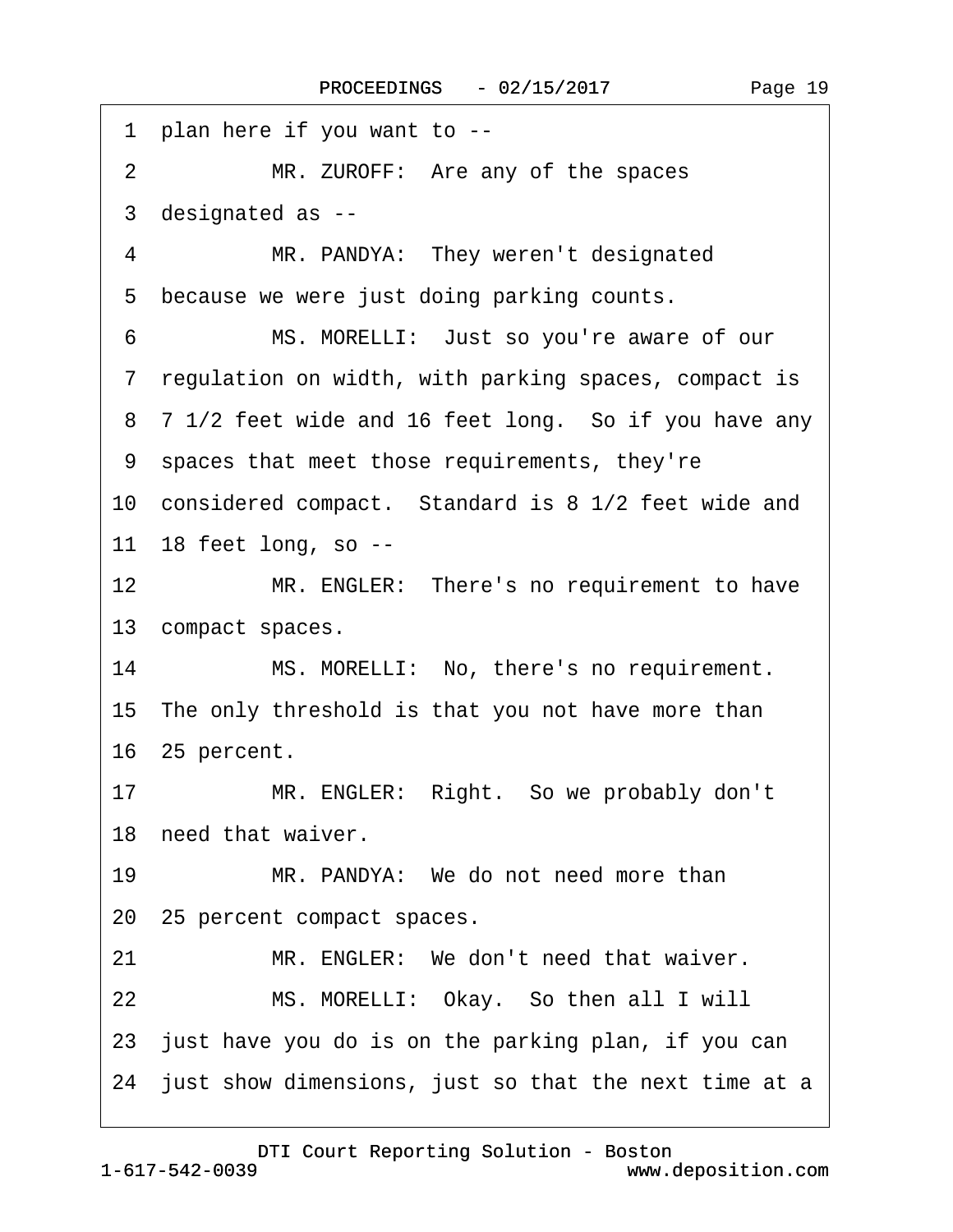<span id="page-19-0"></span>

| 1 public hearing we can just verify that. So at this     |
|----------------------------------------------------------|
| 2 time, we can eliminate Waiver J for now until our      |
| 3 next public meeting when we look at the plans.         |
| $\overline{4}$<br>MS. SCHNEIDER: Okay.                   |
| And Waiver No. K? Yes?<br>5                              |
| MR. ZUROFF: Yes.<br>6                                    |
| MR. BOOK: Yes.<br>7                                      |
| MS. SCHNEIDER: So I think that the next<br>8             |
| 9 step after this is going to be to review a draft       |
| 10 decision with draft conditions. And I understand      |
| 11 that we don't have that ready to go for tonight, but  |
| 12 we do expect to have it --                            |
| 13<br>MS. MORELLI: March 6th.                            |
| 14<br>MS. SCHNEIDER: -- for our next hearing,            |
| 15 which is on March 6th. March 6th is also the date on  |
| 16 which this is supposed to close. And I don't know if  |
| 17 this is something that has been discussed with the    |
| 18 applicant already, but I'm wondering if the applicant |
| 19 would be amenable to one more hearing, perhaps middle |
| 20 to late March, so that we have more than one meeting  |
| 21 to review the draft decision and the conditions.      |
| MS. STEINFELD: And to exchange --<br>22                  |
| 23 obviously, once you close the hearing, you have 40    |
| 24 days to discuss it, but you're limited in terms of    |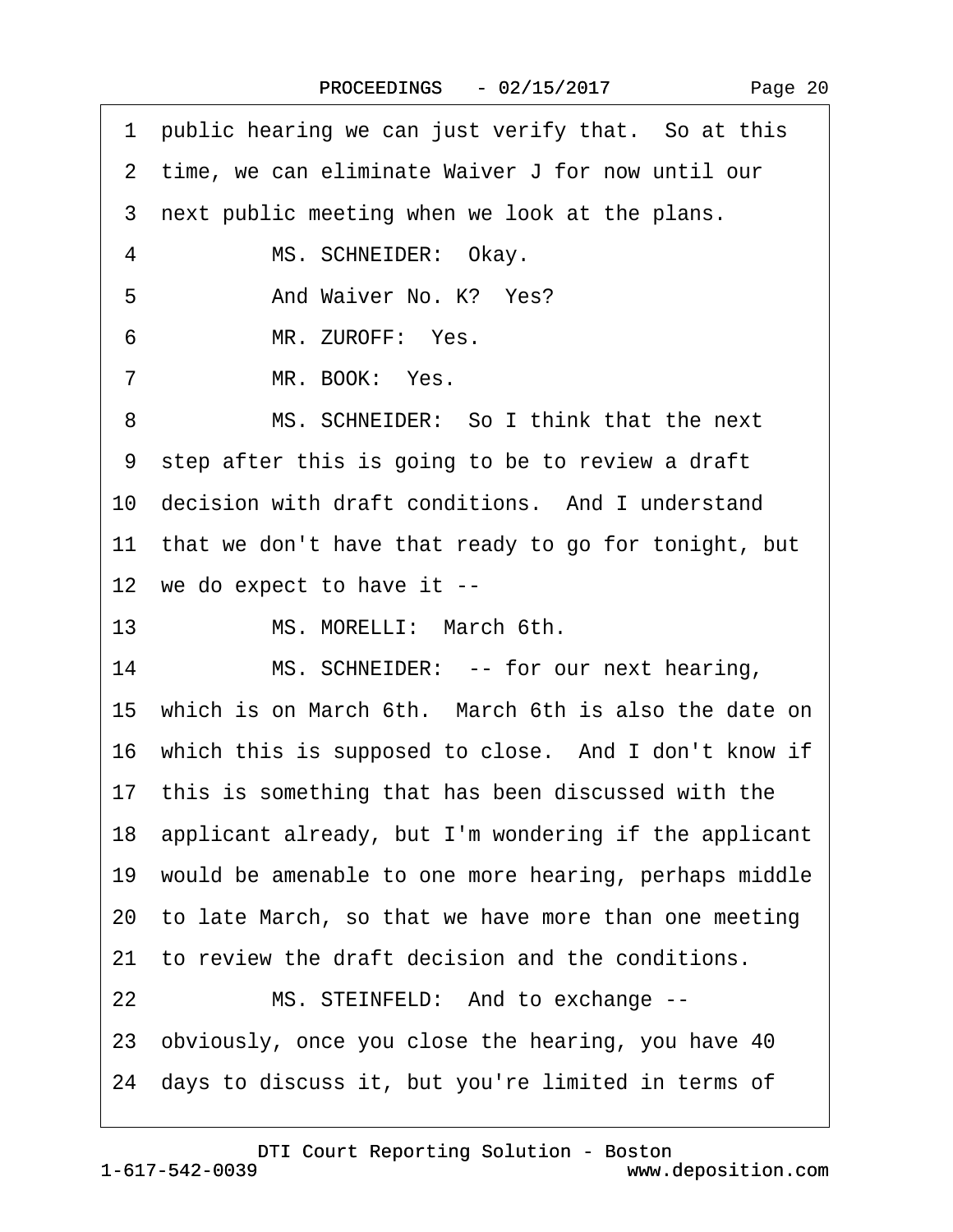<span id="page-20-0"></span>

| 1 accepting new testimony, so it would provide you the  |
|---------------------------------------------------------|
| 2 opportunity to engage the applicant.                  |
| 3<br>MR. ENGLER: I would say, yes, we're                |
| 4 amenable to that extension, and we're on record as    |
| 5 saying we are.                                        |
| 6<br>Would it make sense to wait to formally            |
| 7 grant that on March 6th, so when you guys know when   |
| 8 the next hearing is scheduled -- unless you know that |
| 9 now -- we could say we will give you an extension     |
| 10 through such and such a date?                        |
| 11<br>But we're on record as saying we'll work          |
| 12 with you to give you what you need. But rather than  |
| 13 say -- if you only need two weeks for the next       |
| 14 hearing, we'll say, okay, two weeks. You know what   |
| 15 I'm saying?                                          |
| MS. SCHNEIDER: Maria, do we have a<br>16                |
| 17 suggested date for the next hearing?                 |
| MS. MORELLI: I would suggest that we have<br>18         |
| 19 March 20th. That's two weeks after the 6th, and I    |
| 20 think that that would be sufficient.                 |
| MR. ENGLER: That would be fine.<br>21                   |
| MS. SCHNEIDER: Okay. Thank you.<br>22                   |
| Do we have any<br>23                                    |
| MR. ZUROFF: I do have a question for<br>24              |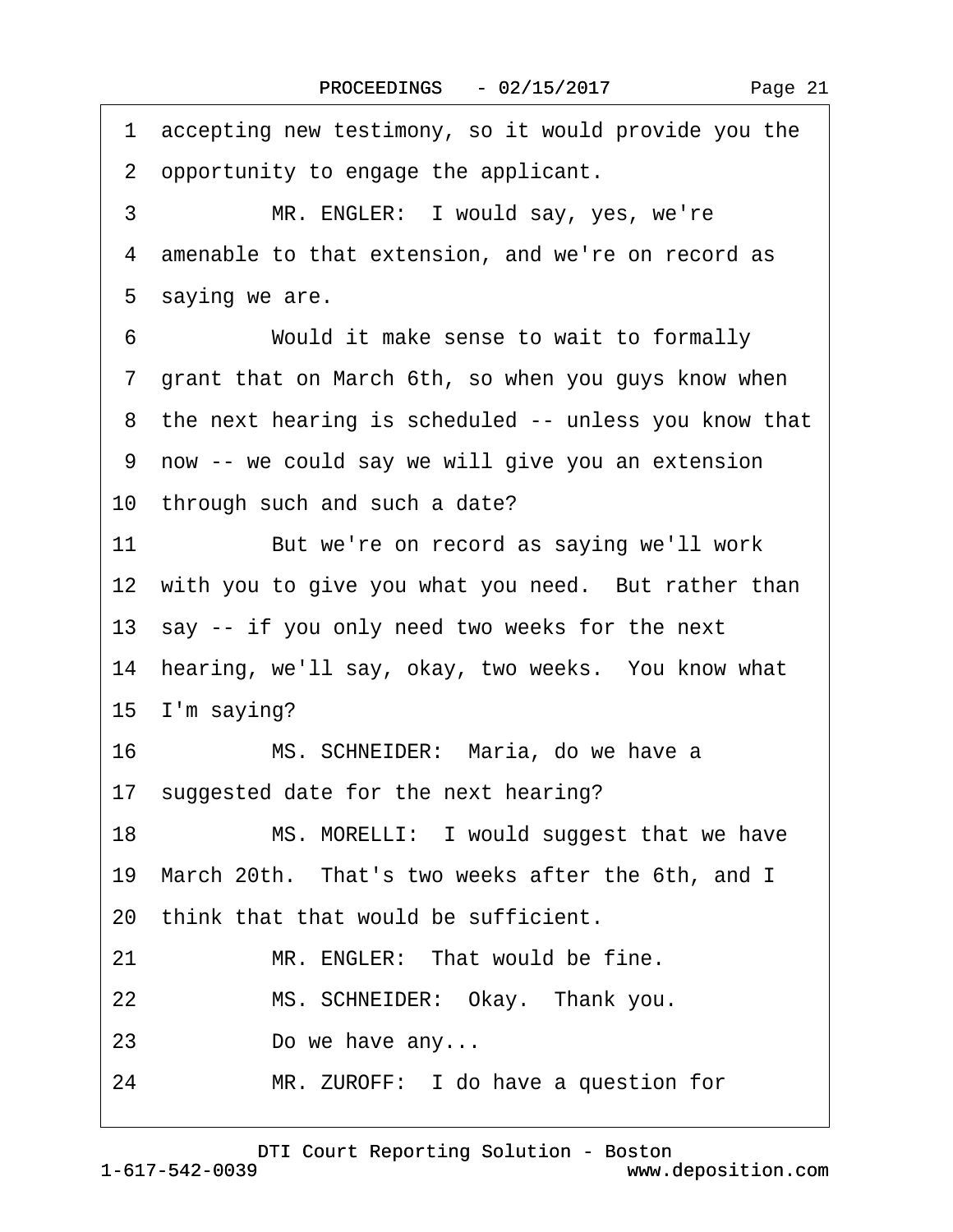<span id="page-21-0"></span>1 Maria, I guess. 2 **8 · · · · As far as conditions, which we haven't** 3 really addressed yet, is there going to be a list of 4 suggested conditions? How do we get to a list of 5 conditions? 6 MS. MORELLI: So what I would be providing ·7· would actually be a draft decision that includes 8 procedural history, findings, and conditions. And I ·9· arrange them in categories so that it would be 10· housing, prebuilding, permit review, environmental, 11 fire, stormwater, all of those categories. So 12 everything that we've discussed, all of the testimony 13· that's been submitted, I've actually captured peer 14 reviewer testimony, testimony from local boards, 15· concerns of abutters, and that's been, you know, 16· tracked all along and you'll actually see that 17 worded. 18 MR. ZUROFF: Okay. So it will be inclusive 19 of suggestions? 20 MS. MORELLI: That's right. 21 MR. BOOK: So you were saying the 20th? 22 MS. SCHNEIDER: Which is a Monday. Does 23· that work for you? 24 MR. BOOK: Yup. That's fine.

1-617-542-0039 [DTI Court Reporting Solution - Boston](http://www.deposition.com) www.deposition.com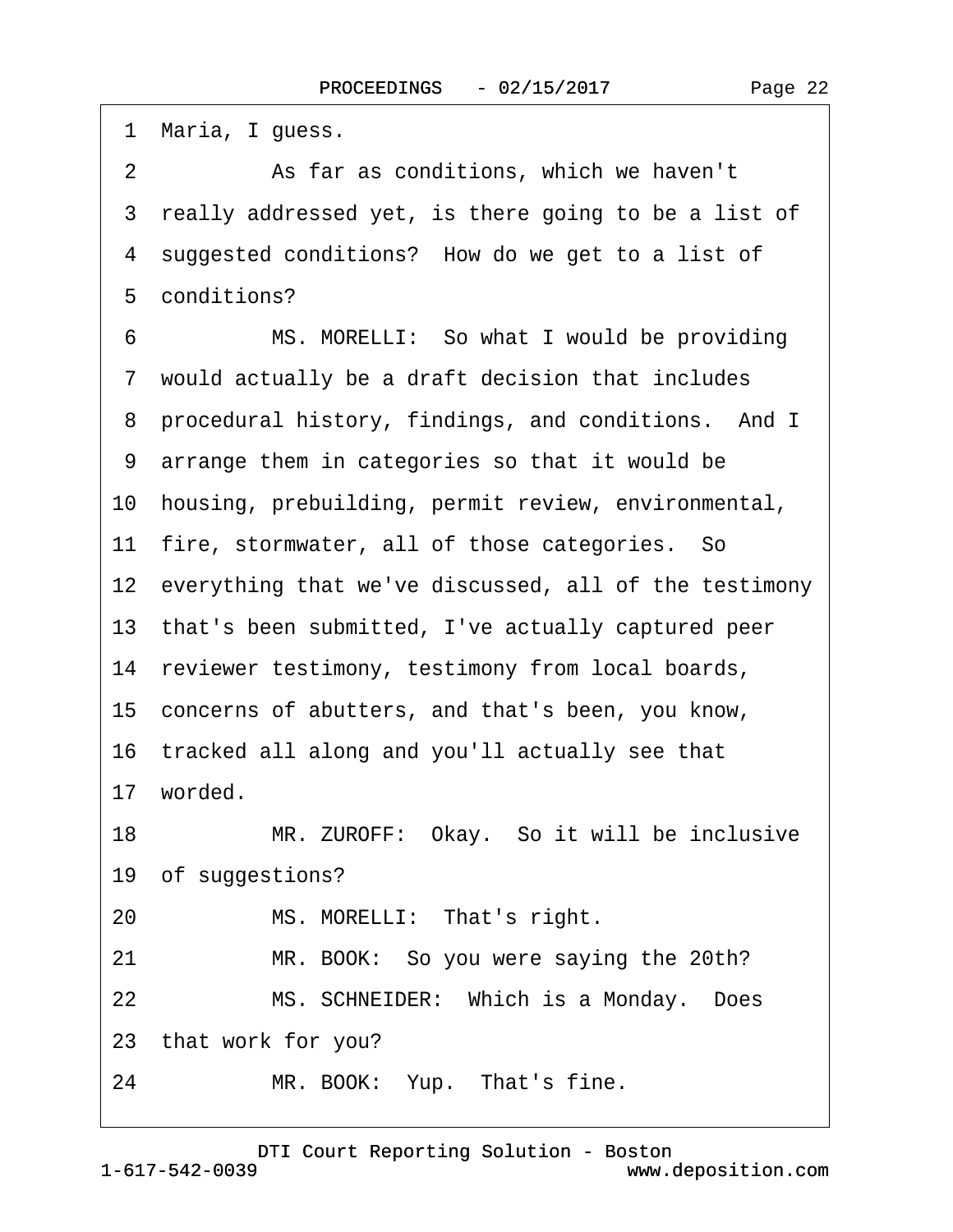<span id="page-22-0"></span>

| MS. SCHNEIDER: Okay. Is there anything<br>1            |  |
|--------------------------------------------------------|--|
| 2 else we need to go over tonight?                     |  |
| MS. MORELLI: No.<br>$\mathfrak{S}$                     |  |
| MS. SCHNEIDER: Okay. We will continue<br>4             |  |
| 5 this hearing until March 6th at 7:00 p.m. Thank you. |  |
| (Proceedings adjourned 7:33 p.m.)<br>6                 |  |
| $\overline{7}$                                         |  |
| 8                                                      |  |
| $9\,$                                                  |  |
| 10                                                     |  |
| 11                                                     |  |
| 12                                                     |  |
| 13                                                     |  |
| 14                                                     |  |
| 15                                                     |  |
| 16                                                     |  |
| 17                                                     |  |
| 18                                                     |  |
| 19                                                     |  |
| 20                                                     |  |
| 21                                                     |  |
| 22                                                     |  |
| 23                                                     |  |
| 24                                                     |  |
|                                                        |  |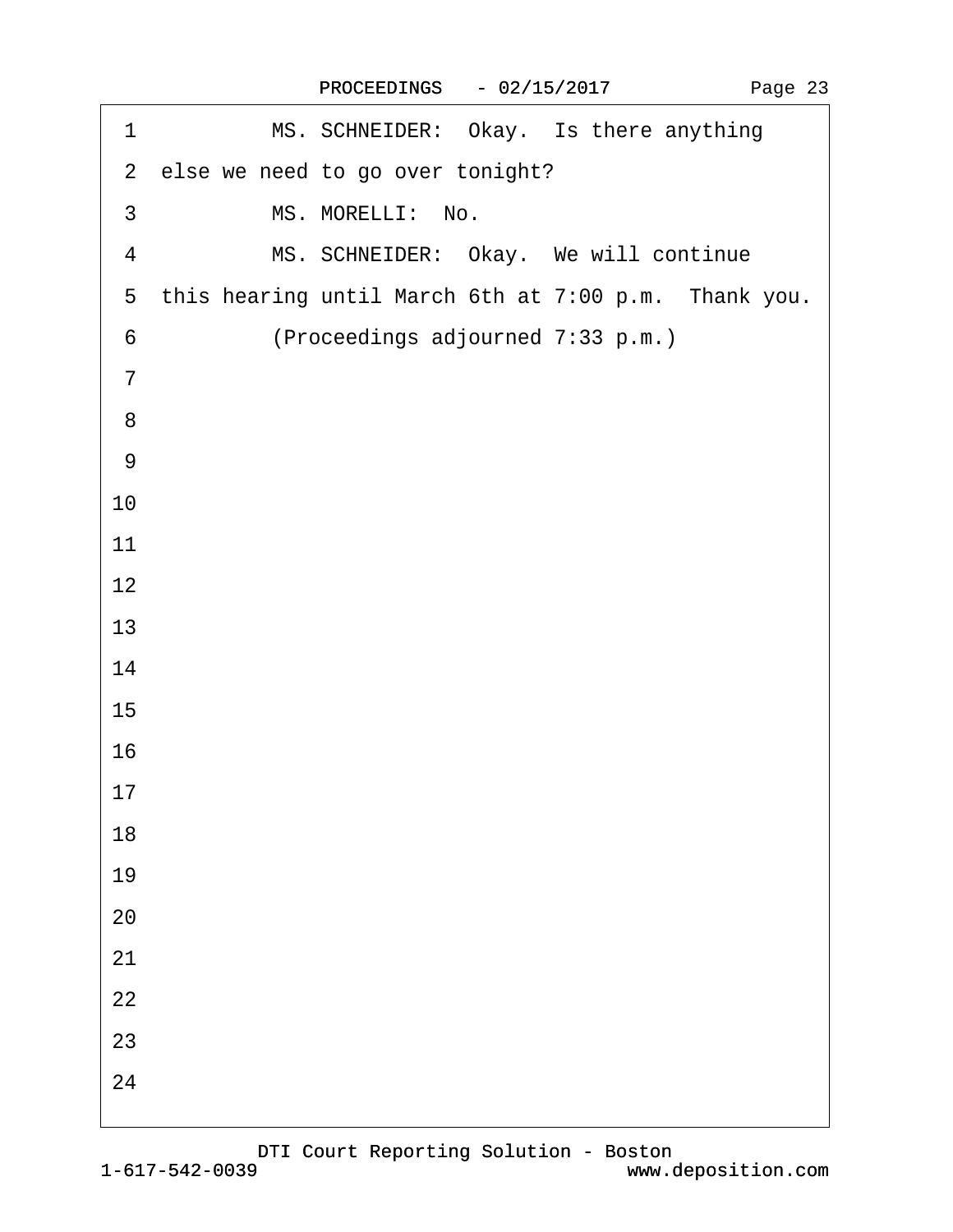| 1  | I, Kristen C. Krakofsky, court reporter and            |
|----|--------------------------------------------------------|
|    | 2 notary public in and for the Commonwealth of         |
|    | 3 Massachusetts, certify:                              |
| 4  | That the foregoing proceedings were taken              |
|    | 5 before me at the time and place herein set forth and |
|    | 6 that the foregoing is a true and correct transcript  |
|    | 7 of my shorthand notes so taken.                      |
| 8  | I further certify that I am not a relative             |
|    | 9 or employee of any of the parties, nor am I          |
|    | 10 financially interested in the action.               |
| 11 | I declare under penalty of perjury that the            |
|    | 12 foregoing is true and correct.                      |
| 13 | Dated this 24th day of February, 2017.                 |
| 14 |                                                        |
| 15 |                                                        |
| 16 | Kristen Krakofsky, Notary Public                       |
|    | 17 My commission expires November 3, 2017.             |
| 18 |                                                        |
| 19 |                                                        |
| 20 |                                                        |
| 21 |                                                        |
| 22 |                                                        |
| 23 |                                                        |
| 24 |                                                        |
|    |                                                        |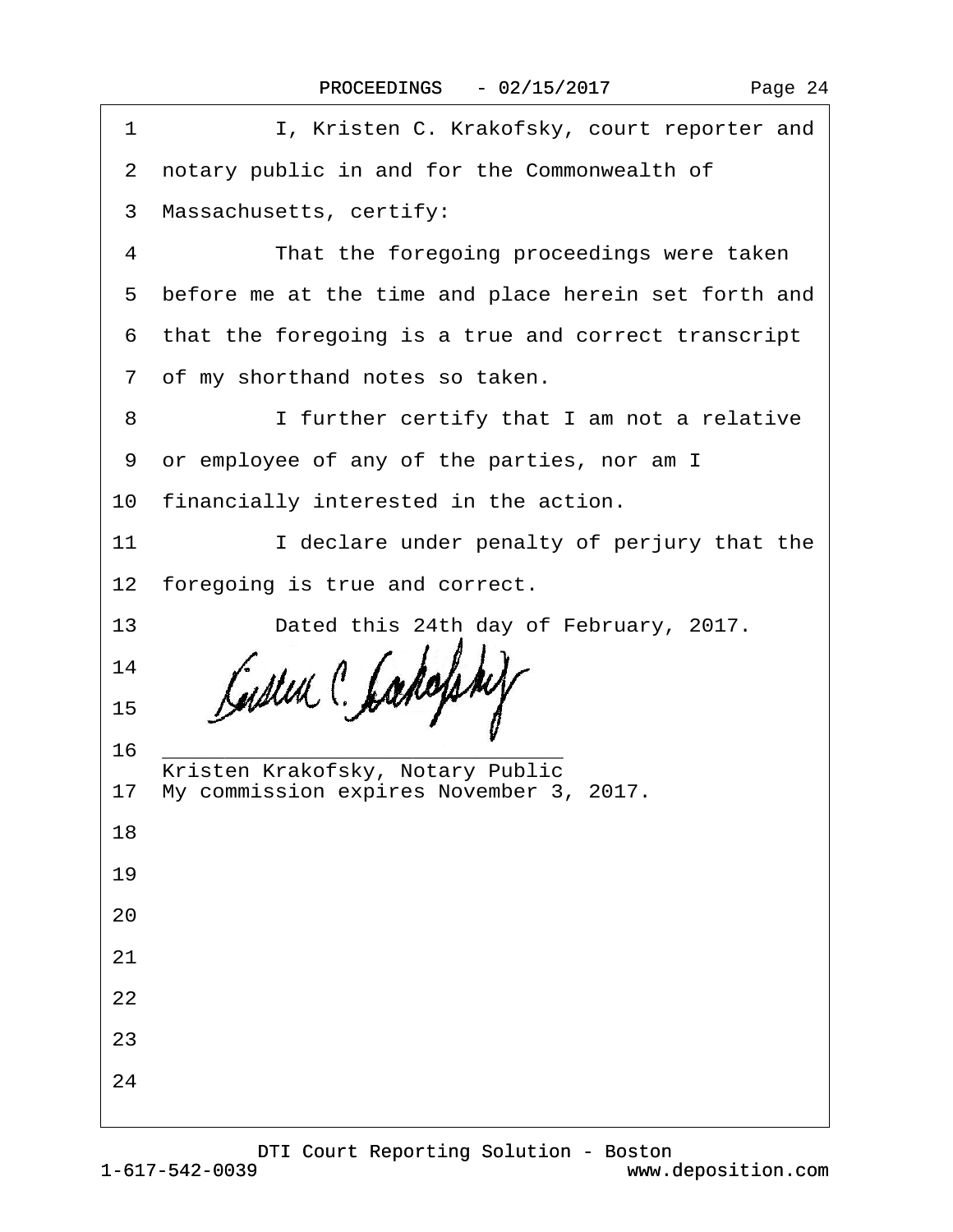|                                                | 25                                       |                              | 69                                 |
|------------------------------------------------|------------------------------------------|------------------------------|------------------------------------|
| 1                                              | 12:17 19:16,20                           | $5\phantom{.0}$              | 11:24                              |
| $\mathbf 1$<br>9:2,23 10:1,8 11:3,19,          | 27<br>11:20                              | $5\phantom{1}$<br>9:5,7 18:3 | 6th<br>20:13,15 21:7,19 23:5       |
| 22,23 14:2<br>1.0<br>8:8 9:11 10:14            | 3                                        | 5,700<br>11:20               | $\overline{7}$                     |
| 1/2<br>19:8,10                                 | 3<br>10:16,17,20 13:11<br>3.C.2          | 5.01<br>8:7,15 9:5,8<br>5.07 | $\overline{7}$<br>19:8<br>7:00     |
| 10<br>3:24 5:7 9:1,20,21<br>12:13              | 7:17<br>3.C.3                            | 9:5,8<br>5.09                | 23:5<br>7:07                       |
| 117<br>11:21                                   | 7:20<br>30                               | 7:14,17<br>5.20              | 3:2<br>7:33                        |
| 1180<br>3:7                                    | 11:2<br>4                                | 8:7<br>5.30<br>8:14          | 23:6<br>8                          |
| 14,719<br>6:48:9                               | 4                                        | 5.44.1<br>8:22               | 8                                  |
| 15<br>15:22                                    | 9:21 10:10,17 18:2<br>4.07               | 5.60<br>9:4                  | 19:10                              |
| 16<br>19:8                                     | 6:9<br>4.08<br>6:21 7:11                 | 5.70<br>9:24                 | 9<br>9                             |
| 18<br>19:11                                    | 4.4<br>8:10                              | 5.73<br>10:22                | 4:4<br>90                          |
| 19<br>10:15 11:23                              | 4.F<br>7:21                              | 6                            | 11:17                              |
| $\mathbf 2$                                    | 4.G<br>7:24                              | $6\phantom{1}$<br>6:10,13    | A<br>able                          |
| $\mathbf{2}$<br>8:20 9:16 10:17 11:15<br>13:17 | 4.H<br>8:1                               | 6.02<br>12:3                 | 3:24<br>abuts                      |
| 20<br>9:20,22                                  | 4.J<br>8:1                               | 6.02.2.F<br>12:11            | 6:6 10:21,23<br>abutter            |
| 200<br>11:19                                   | 4.M<br>8:2                               | 6.04.2.E<br>12:16            | 10:11<br>abutters                  |
| 2017<br>15:22                                  | 40<br>7:5 8:16 9:20 10:7,13,<br>15 20:23 | 6.04.3<br>12:21 13:9         | 3:15,19,21 4:10 22:15<br>accepting |
| 20th<br>21:19 22:21                            | 40-foot<br>9:21                          | 6.06<br>12:3                 | 21:1<br>accessory                  |
| 225<br>11:23                                   | 40B<br>3:8 14:9                          | 64,694<br>8:13               | 6:13 8:22<br>accommodated          |
| 24<br>9:23                                     | 45<br>11:17,22                           | 68<br>8:20                   | 4:15<br>activity<br>4:8            |
|                                                |                                          |                              |                                    |

 $1 - 617 - 542 - 0039$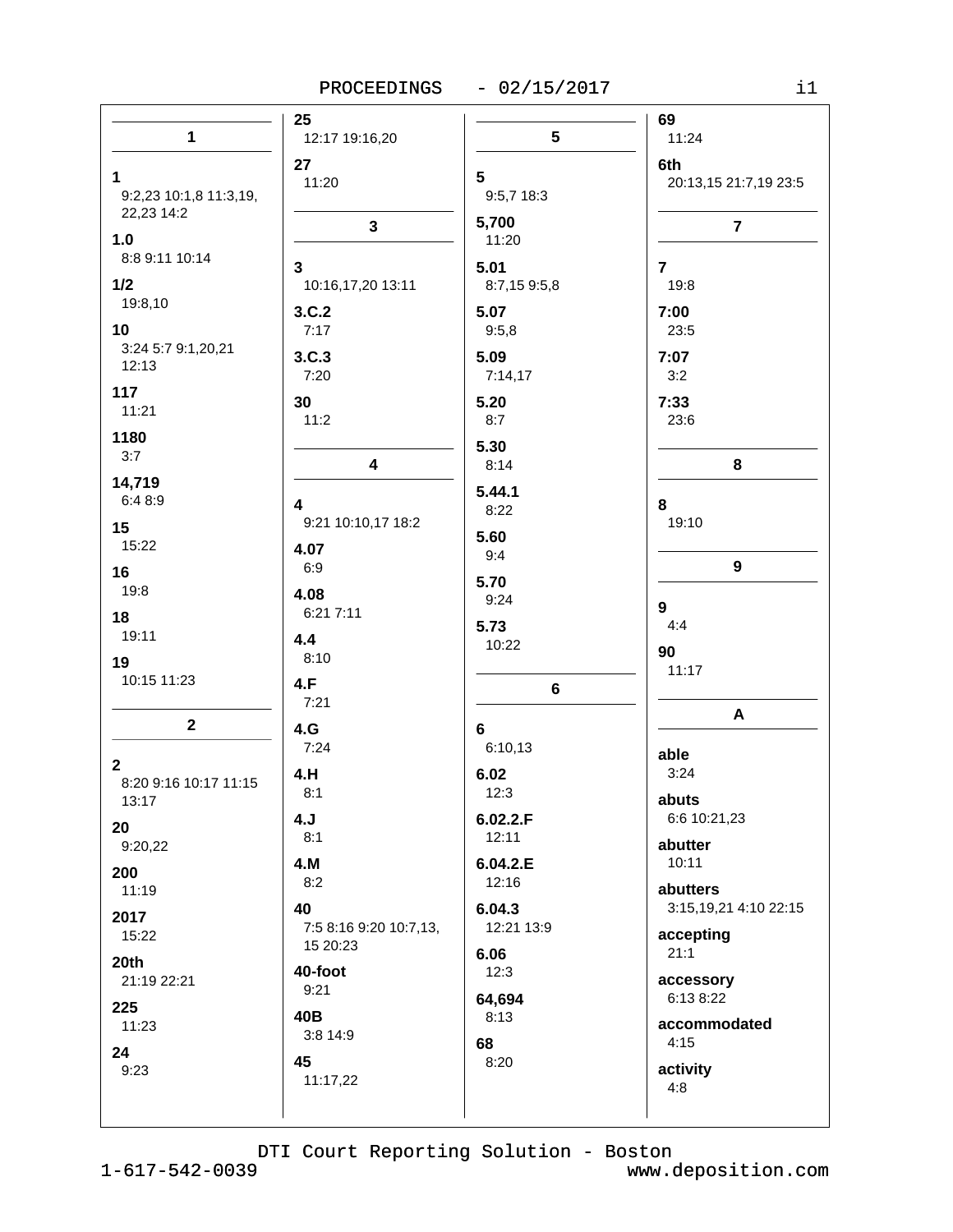## $-02/15/2017$

car

actual  $4:13$ add  $14:2$ 

added 13:5

adding 9:22 12:9 15:17

additional 14:14.16 15:17 18:11

addressed  $22:3$ 

adjourned 23:6

advertising  $8:1$ 

affordable  $6:23$ 

agenda  $3:9$ 

agree 16:13

allowed  $6:198:8$ 

allowing  $6:11$ 

amenable 20:19 21:4

amend 14:19

amended 11:10 15:1

amount  $12:4$ 

analysis 14:8 15:22

Anybody  $4:16$ 

appeals 13:15

appear

16:5

applicable 6:22 7:11,13 11:7 16:4

PROCEEDINGS applicant 3:14 4:2 5:15 14:13,24 20:18 21:2 applicant's  $5:5$ application  $3:8$  11:11 appreciate  $5:1$ appropriate 8:18 14:22 approve 15:5,7 16:1,18 approved 8:19 17:7 approving  $15:8$ architect 5:6,23 12:19 18:20 area  $8:8,11$ arrange 22:9 asking 12:19 associated  $7:6$ assumptions 13:23 asterisk  $6:20$ attached  $6:14$ attendant 13:6,18

aware 14:13 19:6

**Balakrishna** 

 $3:18$ 

 $12:2,6$ 

bay

B

**Bennett** 13:2,5 14:3,10 18:12 **Bennett's** 12:8 14:15 15:12.21 hest  $9:12$ better 4:14 14:24 board 13:14 16:8 boards  $22:14$ **BOOK** 13:4,19,24 16:11 17:6, 10,13,16,20,23 18:5,8, 15 20:7 22:21,24 **Boylston** 3:7,15 10:12 breakdown  $8:11$ brought 16:11 build 15:24 building 7:4 9:20 14:5,7,8 building's  $4:6$ buildings 8:15 14:6 built  $16:2.6$ business 4:3 6:6 9:7 10:22 bylaw  $11:10$ bylaws  $7:12$  $\mathbf{C}$ calculate  $8:18$ 

12:23 case 9:11 10:5 11:2 12:3.12  $15:15$ cases  $14:9$ categories 22:9,11 certainly 5:7 7:22 15:10 certify 18:20 chart  $16:3$ child  $4.1$ cited 6:9 13:1 15:18 **cites** 12:16 civil  $3:16$ clarifies  $5:19$ clarify 12:19 15:4 clear 13:8 15:9 close 14:6 20:16,23 code 8:3,5 14:5,8 commercial 8:12 11:23,24 12:5 commissioner 8:19 12:8 13:2.5.22 14:3,10,15 15:12,21 18:11 community  $8:3$ 

compact 12:18,20 18:16,21 19:7, 10,13,20

DTI Court Reporting Solution - Boston

captured

22:13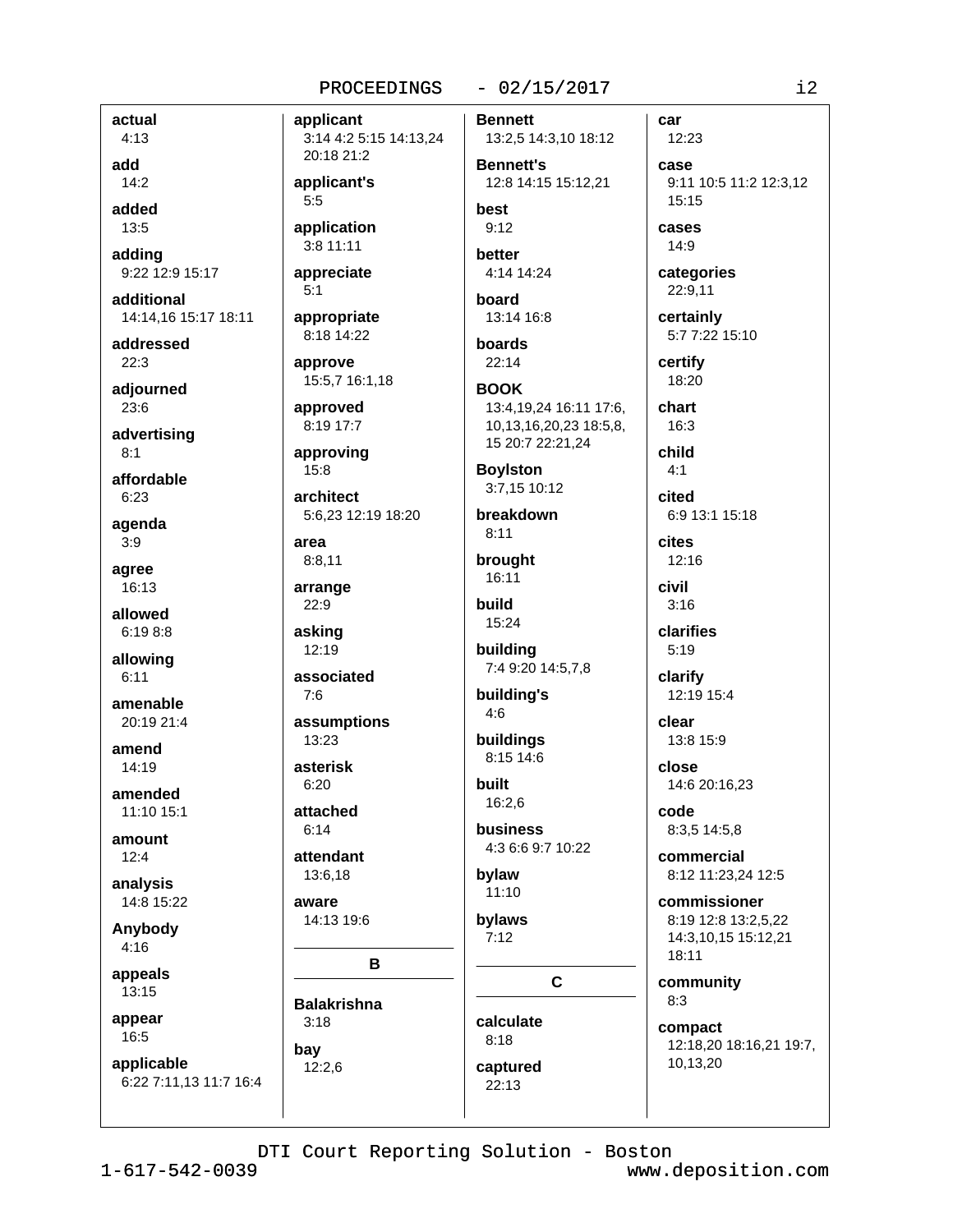# PROCEEDINGS - 02/15/2017

| <b>Compliance</b>       | dated              | 15:21                    | eliminate               |
|-------------------------|--------------------|--------------------------|-------------------------|
| 6:21                    | 15:22              | doesn't                  | 20:2                    |
| complicated             | days               | 7:2                      | energy                  |
| 9:6                     | 4:24 20:24         | doing                    | 8:3                     |
| comply                  | deals              | 19:5                     | engage                  |
| 8:4 9:10                | 8:20               | don't                    | 21:2                    |
| comprehensive           | decision           | 3:5,22 4:8 5:9 6:24 13:7 | <b>Engler</b>           |
| 3:7                     | 20:10,21 22:7      | 19:17,21 20:11,16        | 5:14,15 14:18 19:12,17, |
| conceptually            | deems              | dormitory                | 21 21:3,21              |
| 16:16                   | 16:4               | 6:18                     | ensure                  |
|                         | Delany's           | draft                    | 4:3                     |
| concerning<br>3:16      | 9:18 10:3          | 20:9,10,21 22:7          | environmental           |
|                         |                    |                          | 22:10                   |
| concerns<br>16:10 22:15 | deleted<br>11:6    | drainage<br>7:22,24      |                         |
|                         |                    |                          | exceptions<br>16:5      |
| conditions              | design             | drawing                  |                         |
| 7:18 20:10,21 22:2,4,5, | 7:14               | 7:21                     | exchange<br>20:22       |
| 8                       | designated         | driveway                 |                         |
| conservative            | 19:3,4             | 10:18                    | exclusive               |
| 7:9                     | designed           | drop                     | 12:7                    |
| considered              | 13:11              | 3:244:1                  | exhibit                 |
| 19:10                   | developer          | drop-off                 | 5:18,24                 |
| consistent              | 4:19,23            | 3:17,22                  | existing                |
| 15:6,7                  | development        | dwelling                 | 7:18                    |
| consists                | 8:9                | 6:12,14,16,22 9:6        | expect                  |
| 8:9                     | devoted            |                          | 20:12                   |
| continue                | 7:6                | E                        | expectation             |
| 4:13 5:2 23:4           |                    |                          | 14:18                   |
| conversation            | dialogue<br>5:2    | E.1                      | extension               |
| 3:16                    |                    | 17:17 18:2,3             | 21:4,9                  |
|                         | dimensional        | E.2                      |                         |
| couldn't<br>18:22       | 5:19 13:16         | 9:4 17:22                | F                       |
|                         | dimensions         |                          |                         |
| counts                  | 19:24              | E.3.<br>9:24             | facilities              |
| 19:5                    | discuss            |                          | 13:11                   |
| courtesy                | 16:8 20:24         | E.4<br>10:9              | facility                |
| 14:8                    | discussed          |                          | 13:17                   |
| cover                   | 20:17 22:12        | E.5                      |                         |
| 3:5                     | district           | 10:19                    | family<br>6:17          |
| currently               | 6:5,6,7 8:9,16 9:7 | early                    |                         |
| 16:1                    | 10:21,22,23 11:2   | 14:3                     | far                     |
|                         | districts          | efficiency               | 22:2                    |
| D                       | 7:2,3              | 8:3                      | features                |
|                         | divided            | effort                   | 8:1                     |
| date                    | 6:15 9:20,21       | 5:1                      | February                |
| 20:15 21:10,17          |                    | elderly                  | 15:22                   |
|                         | documented         | 4:1                      |                         |
|                         |                    |                          |                         |

DTI Court Reporting Solution - Boston

 $1 - 617 - 542 - 0039$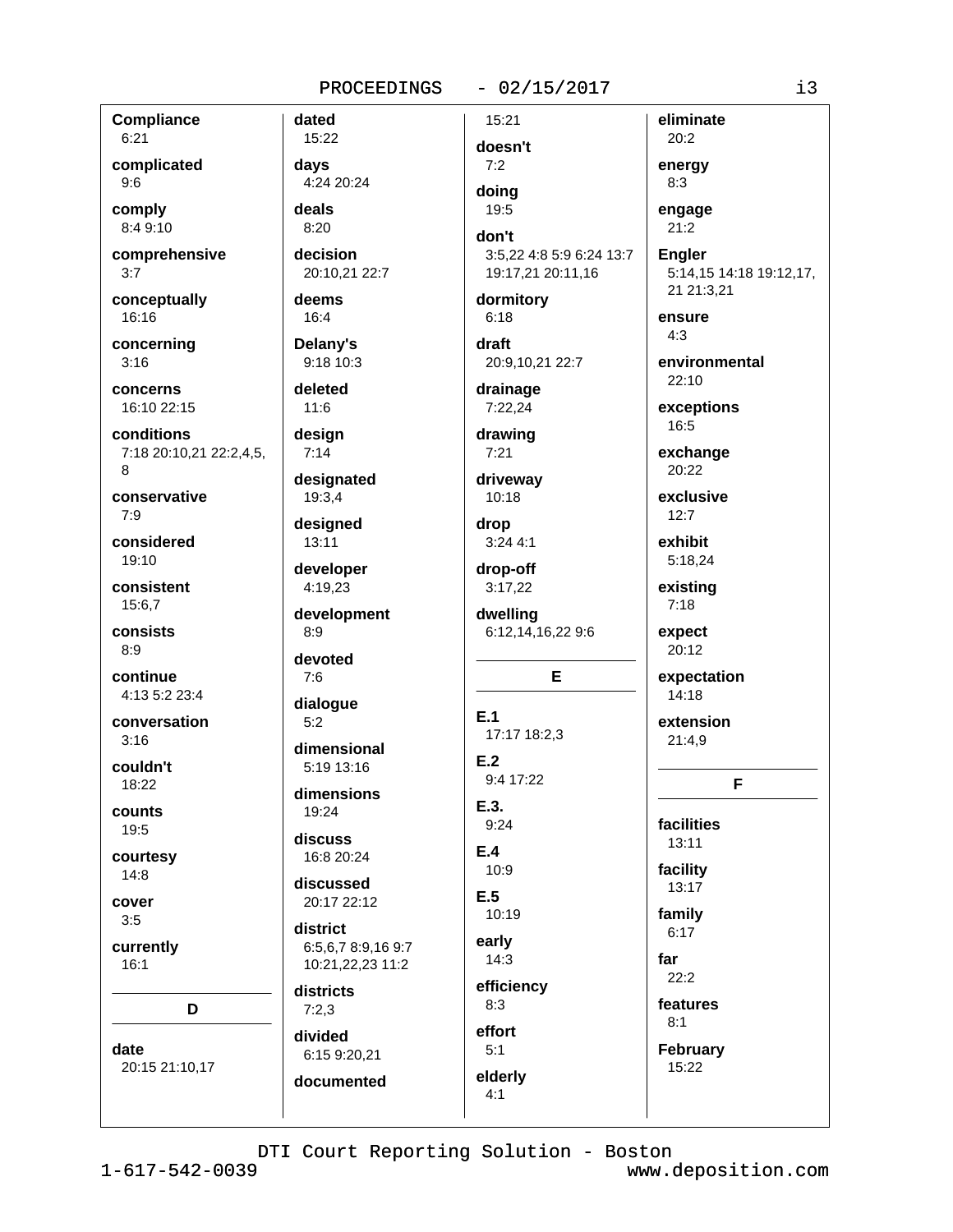| feet                                          | full-time                          | guys                           | 5:3                                             |
|-----------------------------------------------|------------------------------------|--------------------------------|-------------------------------------------------|
| 6:5 8:13,16,20 9:1,20,<br>21,23 10:7,13,15,16 | 13:18                              | 21:7                           | inches                                          |
| 11:2,19,20,23 12:5                            | G                                  | H                              | 8:20 10:16                                      |
| 19:8,10,11                                    |                                    |                                | included                                        |
| figure                                        | $G-1$                              | <b>Hammond</b>                 | 14:14                                           |
| 4:6                                           | 6:5                                | 7:8                            | includes<br>22:7                                |
| findings                                      | garage                             | happening                      |                                                 |
| 22:8                                          | 4:7,8 8:23                         | 12:23                          | including<br>6:17 7:6                           |
| fine<br>5:16 21:21 22:24                      | general                            | happy                          | inclusionary                                    |
|                                               | 3:20 6:6 9:7                       | 5:8                            | 6:24 7:12                                       |
| fire<br>22:11                                 | Geoff<br>5:14                      | haven't<br>22:2                | inclusive                                       |
| first                                         |                                    |                                | 14:20 22:18                                     |
| 6:8 15:2                                      | getting<br>4:23                    | he's<br>16:6                   | indicated                                       |
| fits                                          | gist                               | hearing                        | 5:23                                            |
| 9:12                                          | 3:20                               | 3:6,13 5:1 14:9 20:1,14,       | indicates                                       |
| floor                                         | give                               | 19,23 21:8,14,17 23:5          | 15:23                                           |
| 6:12 7:4 8:7,11,12                            | 21:9,12                            | height                         | information                                     |
| 11:19                                         | Glad                               | 8:15,16,20                     | 18:18                                           |
| floors<br>10:17                               | 5:11                               | higher                         | initiate<br>3:15                                |
|                                               | qo                                 | 11:12                          |                                                 |
| following<br>7:16                             | 5:8,21 16:21,22 17:2<br>20:11 23:2 | history<br>22:8                | interpret<br>4:18                               |
| foot                                          |                                    |                                | <b>issues</b>                                   |
| 8:10 9:2,23 10:8 11:3                         | goes<br>15:5                       | honor<br>5:21                  | 14:15                                           |
| 14:2                                          | going                              | hope                           | it's                                            |
| <b>Footnote</b>                               | 3:3 5:6,7 10:9,16 16:2,            | 5:2                            | 5:3 6:4,5,14,19 7:13                            |
| 9:5,7                                         | 22 20:9 22:3                       | hotel                          | 8:12 9:5,21 10:10,20<br>11:2 13:6,8 14:18 15:7, |
| formally                                      | good                               | 6:17                           | 16                                              |
| 21:6                                          | 4:10                               | house                          | item                                            |
| formula<br>9:14,19 10:13 11:15,18             | grant                              | 6:17                           | 3:9 6:15                                        |
| four                                          | 7:16 21:7                          | housing                        | its                                             |
| 6:14                                          | great<br>5:10                      | 6:23 22:10                     | 7:5                                             |
| fraternity                                    | groceries                          | Т                              |                                                 |
| 6:18                                          | 4:1                                |                                | J                                               |
| front                                         | gross                              | <b>I'll</b>                    | juggling                                        |
| 6:1 10:4 14:23                                | 8:11                               | 6:13 13:8,9                    | 12:24                                           |
| frontage                                      | ground                             | l'm                            |                                                 |
| 7:5                                           | 6:12 7:4 11:19                     | 3:8,18 5:7 18:3 20:18<br>21:15 | K                                               |
| full<br>15:14                                 | group                              | l've                           | key                                             |
|                                               | 17:24                              | 22:13                          | 9:15,16 10:2                                    |
| full-sized<br>18:24                           | guess<br>22:1                      | important                      | know                                            |
|                                               |                                    |                                |                                                 |
|                                               |                                    |                                |                                                 |

 $1 - 617 - 542 - 0039$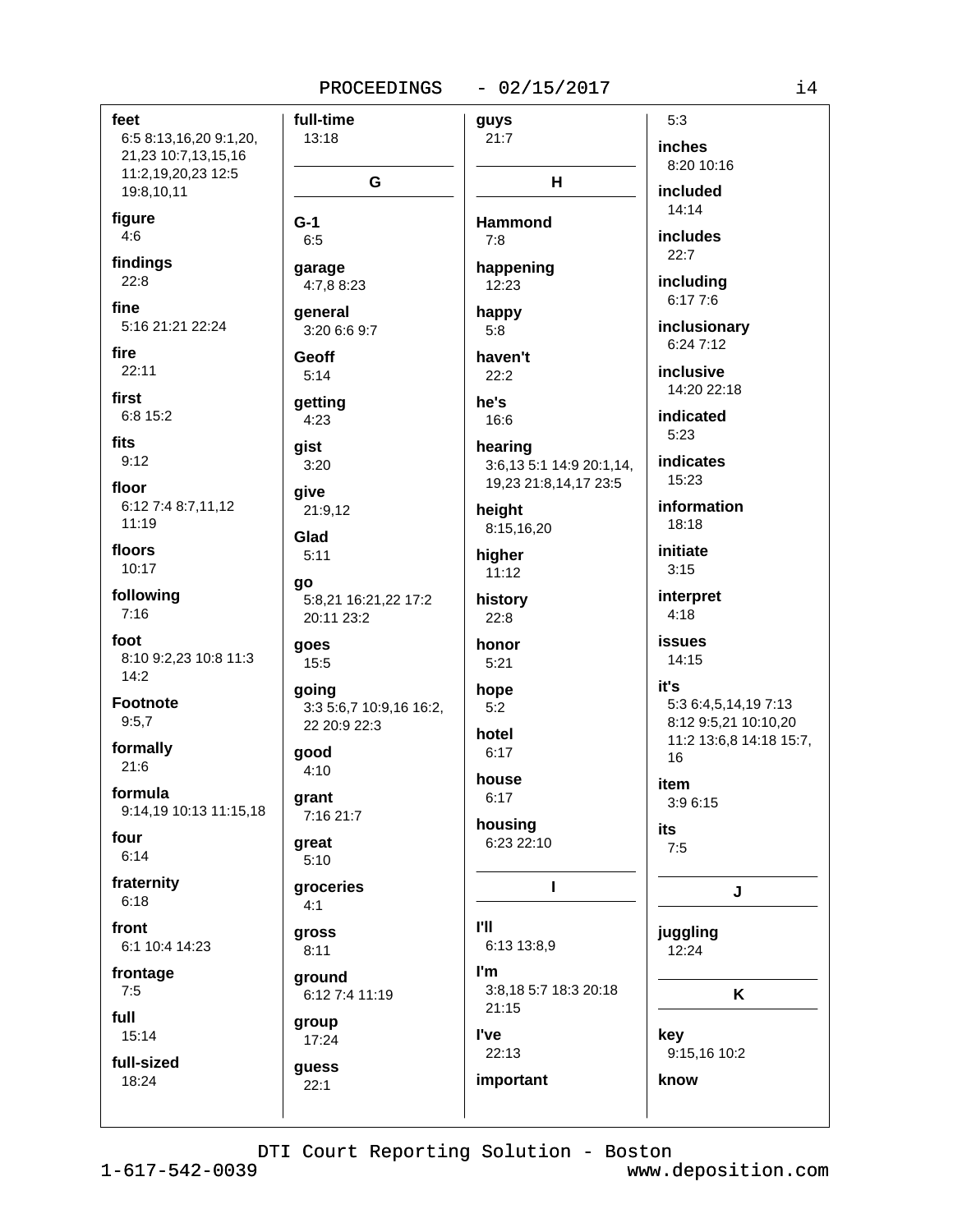# $-02/15/2017$

22:15 L late 5:7 20:20 lenath 9:14,19 letter 12:9 14:4,15 15:12 letters  $17:2$ level  $4:8$ limit 18:16 limited 20:24 line  $9:1.3$ list 5:8 14:20 15:1,14 16:3  $22:3,4$ listed 7:9 15:11 little 6:4 9:6 loading  $12:2,6$ lobby  $7:7.8$ local  $22:14$ lodging  $6:17$ long 19:8,11 look 9:15 10:1,5 11:13 12:8 13:8 20:3 looking 10:10,13 **looks** 

3:24 4:8.24 5:17 13:7

16:5 20:16 21:7,8,14

mind 16:3  $5:9$ lot 8:10 9:1,2 12:24 14:2 minimum 9:2,10,22 10:7,15,24 lower  $11:10$ minimums  $11:12$ M minutes  $3:24.5:7$  $M-1.0$ mistaken 10:5 11:5  $3:8$ making mixed 5:1 13:23  $10:6$ manage mixed-use  $4:9$  $9:12$ **March** modify 20:13.15.20 21:7.19 13:15  $23:5$ **Monday Maria** 22:22 3:10 5:4,16,21 14:12, **MORELLI** 19,22 21:16 22:1 3:13 4:21 5:5.11 6:3 **Mark** 13:7,21 14:1 15:2,15  $16.14$ 16:20 17:3 18:19,24 marked 22:6,20 23:3 10:10,20 motor matter 13:12,14  $3:16$ moving maximum 13:14 8:7,15,16,21 multifamily mean 6:12 9:11 10:14  $11:17$ **Multiple** meet  $6:14$  $19:9$ meeting N 4:10 20:3.20 members narrowest  $14:4$  $10:18$ memo need 15:22 4:13 6:24 8:4 9:10 **Method** 11:17,20 12:5,13,14  $8:19$ 16:18 19:18,19,21 21:12,13 23:2 methodologies needed  $8:17$  $7:20$ middle 20:19 needs  $16:2$ 

neighbors 4:23 5:3 new  $21:1$ normally  $10:2$ note  $13:3$ noticed  $14:2$ number 11:14 12:4,17 18:23 numbers  $17:2$  $\Omega$ objection 17:5,6 objections 14:16 obviously 19:6.14.22 20:13 21:18 7:19 13:22 20:23 occupied  $6:16$ off-site 12:6 okay 6:2 7:15 10:9 11:6 13:19,24 14:17,21 15:16,18,19 16:22 17:7 18:2,24 19:22 20:4 21:14,22 22:18 23:1,4 once 4:6 20:23 one- $11:16$ open 9:9 11:4 opening  $3:6$ operation  $4:7$ opportunity  $21:2$ 

DTI Court Reporting Solution - Boston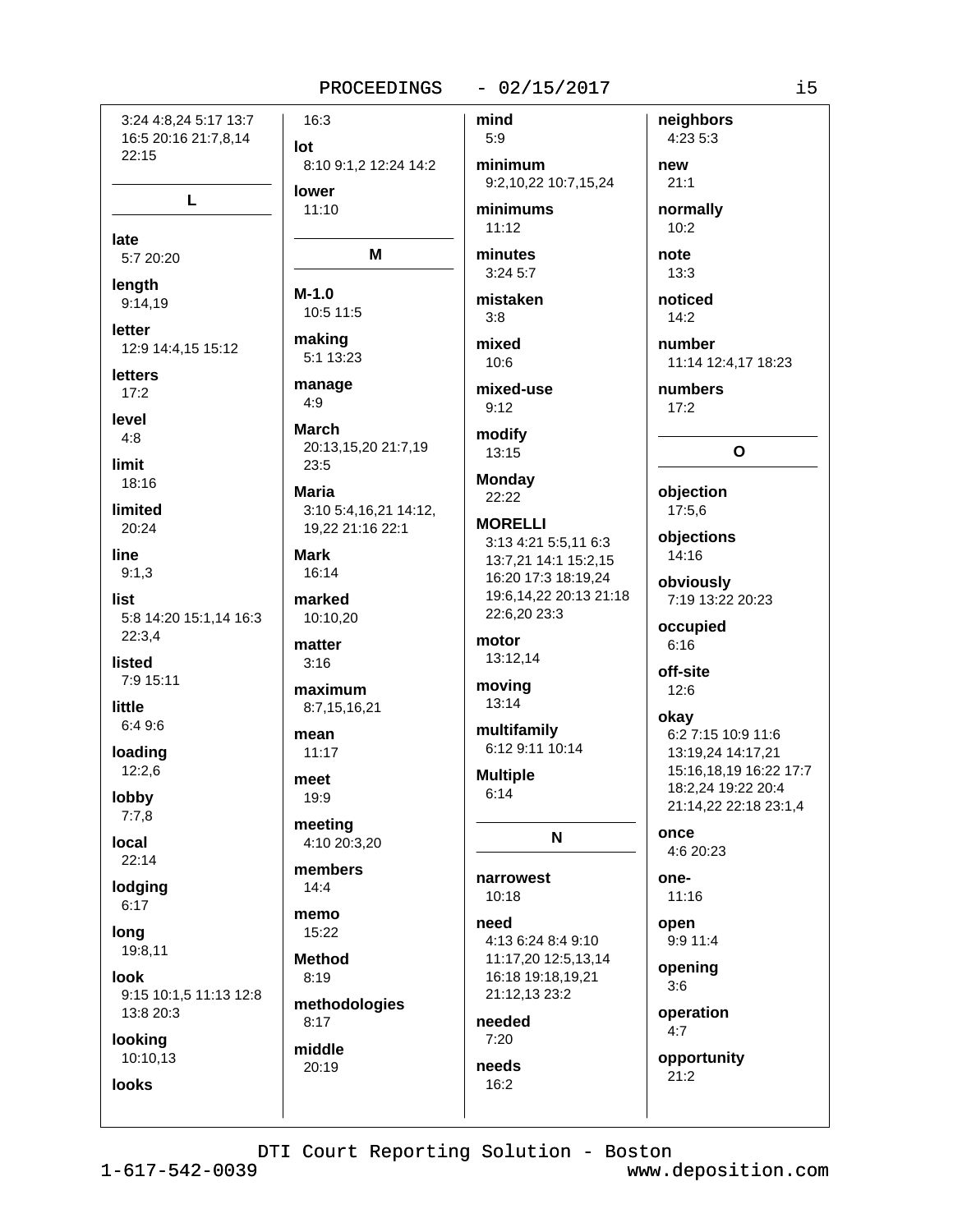# $-02/15/2017$

opposite  $10:4$ 

order 4:3 12:22

Overall

 $4:9$ 

overnight  $3:22$ 

P

p.m. 3:2 23:5,6

page  $8:14$ 

**PANDYA** 18:22 19:4,19

panels 14:9

paragraph  $13:17$ 

parcel  $6:4$ 

parents

 $4:1$ 

park 12:22

parking 3:23 4:11 6:13 7:7 11:9, 15.18 12:12.13.18.22 13:11,13,17 18:13,21 19:5,7,23

part 15:20

particular 16:9

peer 22:13

people

16:10 percent

7:5 12:13,17 19:16,20

permanent  $3:23$ 

permit

3:7 7:1 13:15,20,22 22:10 permitted 3:8 5:24 14:10 15:24 7:1 13:6 pertain  $7:2$ pertains 6:11.20 9:16 11:8 12:2. 11,22 proposed place  $9:18$ provide plan 7:18 15:5,8 19:1,23 plans 12:20 20:3 plus  $9:20$ point 4:7 10:18 14:22 15:20 possible  $4:20$ prebuilding 22:10 preceding  $6:15$ preferable  $15:13$ preliminary  $14:7$ prepared  $5:17$ present  $5:6$ privileges 3:17,22,23 probably 19:17 procedural  $22:8$ ratio proceed 13:12

14:4 16:12 project

 $16:1$ property 6:11 9:18 10:3

proposal

6:23 7:21

 $8:10$ 

12:19 21:1

provided 7:19,21 10:15 11:3,21 12:15 13:13 14:9

providina 7:23 9:23 10:8 22:6

public  $20:1,3$ 

Q

question  $21:24$ **auestions** 

4:16 14:16 16:10

queuing  $4:4,9$ 

quickly 4:24 13:10

quote  $4:5$ 

 $\mathsf{R}$ Rachna  $3:18$ 

Rachna's  $4:4$  $8:8.10$ reach  $3:14$ 

ready 20:11 really 4:13 5:19 13:8,9 15:4,6  $22:3$ 

rear 9:9 10:1,4,7,10,11,12, 19,20,23,24

reasonable  $3:4$ 

recap  $6:3$ 

recommend 16:20 18:20

recommended 7:15 18:11

recommending 16:6

record 5:14 17:2 21:4,11

refer  $9:8$ 

regard  $10:1$ 

regarding 7:14 8:1,2,7,22 11:8,18  $14:5$ 

regards  $8:2,15$ 

regulation 8:24 19:7

**Requlations**  $6:10$ 

relates  $7:22$ 

relief 16:2

remember  $11:9$ 

removed

12:22 representing

 $5:15$ 

request 15:1 16:9

DTI Court Reporting Solution - Boston

read

6:13 13:9

proceedings

 $3:123:6$ 

process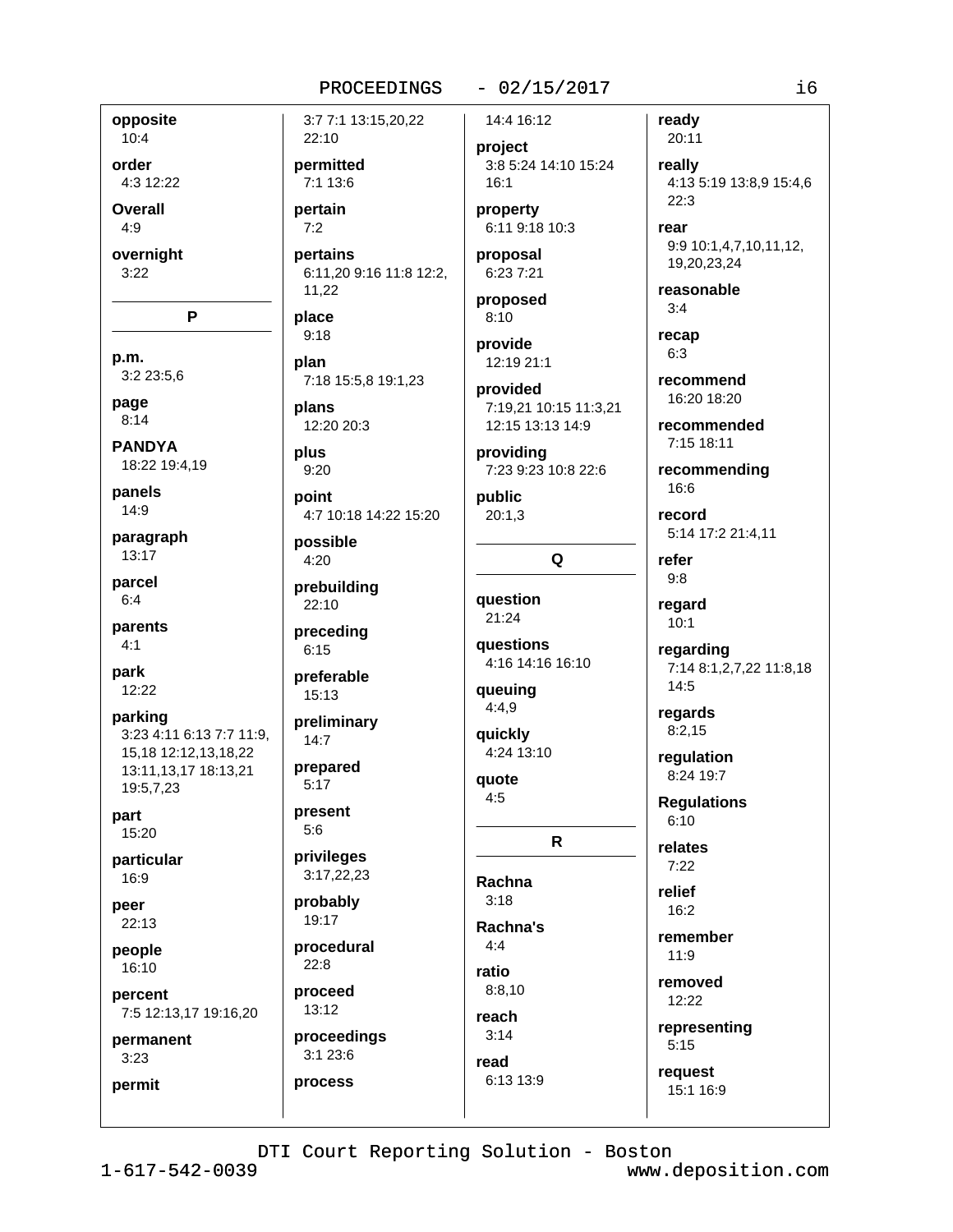#### $-02/15/2017$

requested 3:14 16:24

requesting  $14:7$ 

requests 16:9

reauired 10:7 11:14 15:24

requirement 11:5 13:16 19:12,14

requirements 11:11 13:16 14:5 19:9

requires  $6:21$ 

requiring  $13:13$ 

reserved  $12:14$ 

residence 18:13

residential 7:6 8:13 11:15,16,22

residents'  $12:12$ 

respect  $13:4$ 

response  $4:5$ 

resubmit 14:20

retail 6:12 8:12 11:18,19

review 7:15,23 15:21 20:9,21  $22:10$ 

reviewed 14:10

reviewer  $22:14$ 

right 5:12 9:17 13:21 19:17 22:20

Route  $4:4$ 

 $8:1$ S safety  $8:2$ satisfactory 14:11 saying 4:19 15:5,16 21:5,11,15 22:21 says  $6:19$ show scenario  $9:13$ scheduled side  $21:8$ **SCHNEIDER** 3:3 4:16,22 5:9,12 6:2 14:12,21 15:13,19 16:13,18,22 17:4,7,11, six 14, 17, 19, 22 18: 2, 7, 10, 16 20:4,8,14 21:16,22 22:22 23:1,4 **SEB**  $5:15$ second sort 7:1 8:14 10:11  $4:3$ section 6:9 7:11.12.14 8:7.14. 22 9:4,5,24 10:21 12:3,  $13:13$ 11,16,21 sections 7:16 13:3 security  $8:2$ 

 $4.139.1522.16$ 

sense  $21:6$ 

see

sent  $14:4$ 

separating  $8:12$ service

 $12:24$ services setback 9:22 10:24 11:1 setbacks 14:2.6 18:1

shallow  $14:6$ 

share  $3:11$ 

shortly  $5:24$ 

19:24

7:9 9:9,16,22 10:3  $17:22$ 

situation 4:2,11,14 13:22

 $6:21$ 

sorority  $6:18$ 

sorry 18:3

space 9:9 11:4,19,22,23 12:5

> spaces 11:9.14.15.18.20.21.24 12:1,13,18,20 18:16,21 19:2,7,9,13,20

speak  $3:19$ 

special 7:1 13:15,20,22

specific 6:10 18:22

 $3:11$ 

square 6:5 8:10,13 11:19,20,23  $12:4$ staff

started  $3:3$ **STEINFELD** 

**Standard** 

19:10

start

 $3:10$ 

20:22

step 20:9

stipulated  $11:1$ 

**stipulates** 8:24 9:8 10:22

stormwater 7:22.24 22:11

street 3:7,15 7:5,8 10:12

stretch  $8:3.5$ 

strikeout 16:5

structure 9:1,12 10:6,14 11:5

**structures** 8:23 17:19

subject 15:11.17

> submitted 11:11 15:1 22:13

**Subsection**  $7.20$ 

subsections  $7:17$ 

sufficient 17:1 21:20

suggest  $21:18$ 

suggested 21:17 22:4

suggestions 22:19

supervision  $13:18$ 

DTI Court Reporting Solution - Boston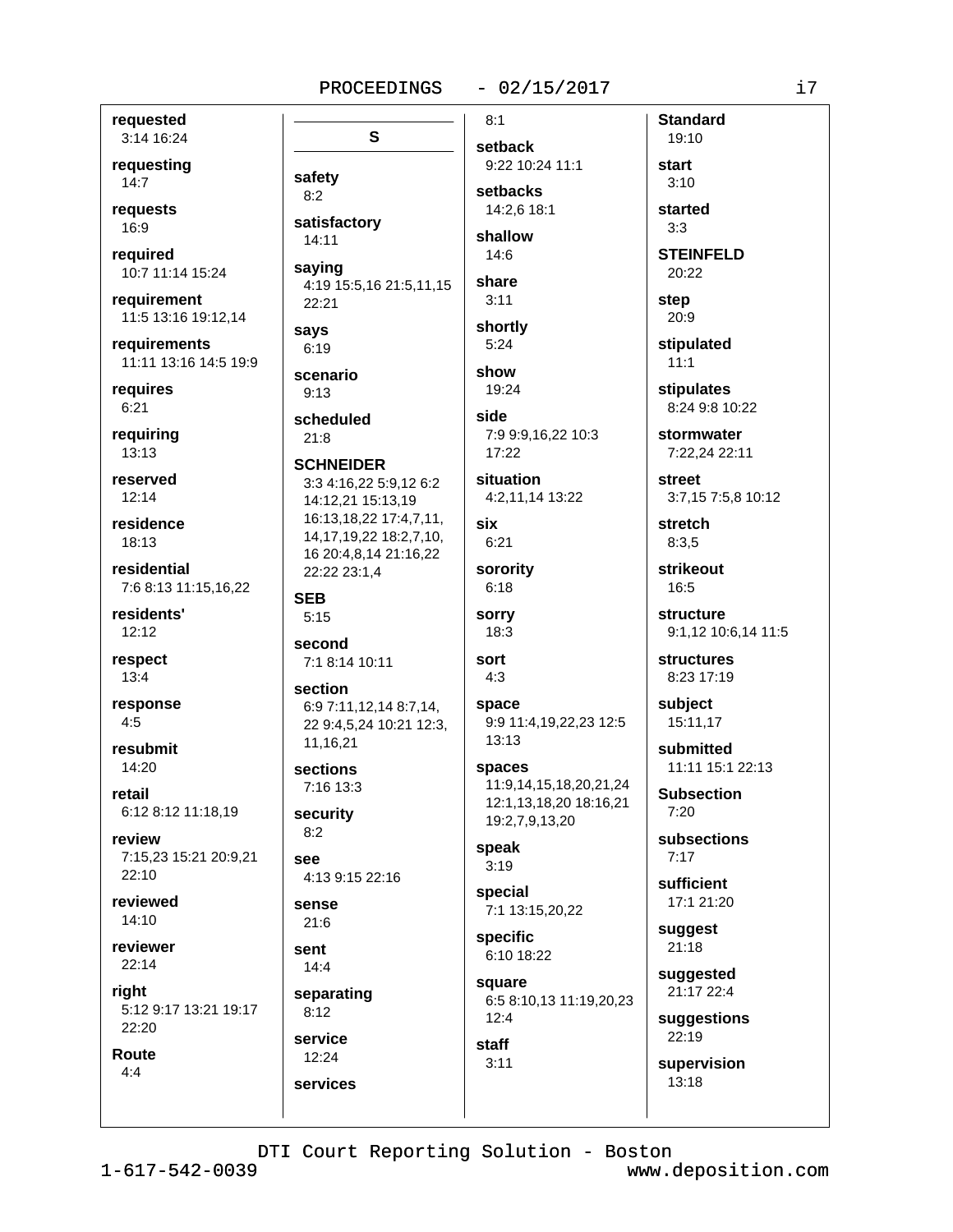## $-02/15/2017$

support  $5:18$ supported

10:17 supposed

20:16

sure  $3:13,18$ 

surprise

16:12 surprises

16:17 sushi

 $9:18$ 

 $T-5$ 6:6 10:21 11:1

**Table** 6:9 8:7,14 9:5,7 12:3

T

take 16:23

talk  $5:17$ 

talking

 $9:17$ 

team  $14:10$ 

temporary

 $3:21$ terms

20:24

testimony 21:1 22:12,14

thank 4:22 6:2 13:24 14:12 21:22 23:5

there's 4:4 13:5 16:16 19:12,14

thev're 5:6 9:23 19:9

thing 12:18 14:1 15:3 things 11:13 13:3 think 5:5 10:3 13:7 15:3.15. 16,18 17:24 20:8 21:20 thought  $13:5$ 

three 8:17 12:9 14:14,16,20 15:17 18:11

threshold 19:15

time 3:4 19:24 20:2

told  $4:5$ 

tonight 3:9 20:11 23:2

tonight's  $3:6$ 

total 8:13 11:21, 22, 24 12:17

town  $7:23$ 

tracked  $22:16$ 

tradespeople  $12:14$ 

try

 $4:6$ two 7:2 11:13 21:13,14,19

two-bedrooms  $11:16$ 

two-family 10:23

U

underground 8:23 17:18,19

understand 3:20 4:14 20:10

understanding  $4:12$ 

 $4:10$ unit 11:16.22 units 6:15,16,22 9:6 11:17

update

 $3:17$ updates

understood

3:11 15:11

# usable 9:9 11:4

6:10.13 7:6.7 8:17 9:12 10:6,7,14 11:6 12:7,12 18:13

# uses

**USA** 

 $6:12$ utility

 $7:24$ 

 $\mathbf{V}$ 

valet 12:24

vehicle 13:12,14

vehicles

 $13:1$ verify

 $20:1$ visitor 12:12,14 18:13

vote 14:23 15:10 16:23

W

wait 14:24 15:14 21:6

waiver 6:8 7:14,16,19,23 8:6 9:4,15,24 10:2,9,19 11:8 12:2,9,10,16,21 13:4 14:19 16:9 17:1,4, 8,11,14 19:18,21 20:2,5 waivers 5:6,8,18,20 14:14,23 15:1,4,6,7,10,18,23 16:1.12.24 18:11

walking  $5:16$ 

wall

9:14.19.21

want 3:21,22,23 4:22 5:21 15:20 16:8 19:1

wanted 14:1 15:3.9

wants  $3:18$  14:19

4,11

we'll 14:19 21:11,14

we're 3:3 5:16 9:17 10:9.12 11:9 15:16 16:22 21:3,

we've

11:20 16:11,15 22:12 weeks

21:13,14,19

weren't 19:4

wide 19:8,10

width  $19:7$ 

willing  $4:19$ 

wish

15:12

wondering  $20:18$ 

worded

 $22.17$ work

4:19 21:11 22:23

wouldn't  $7:19$